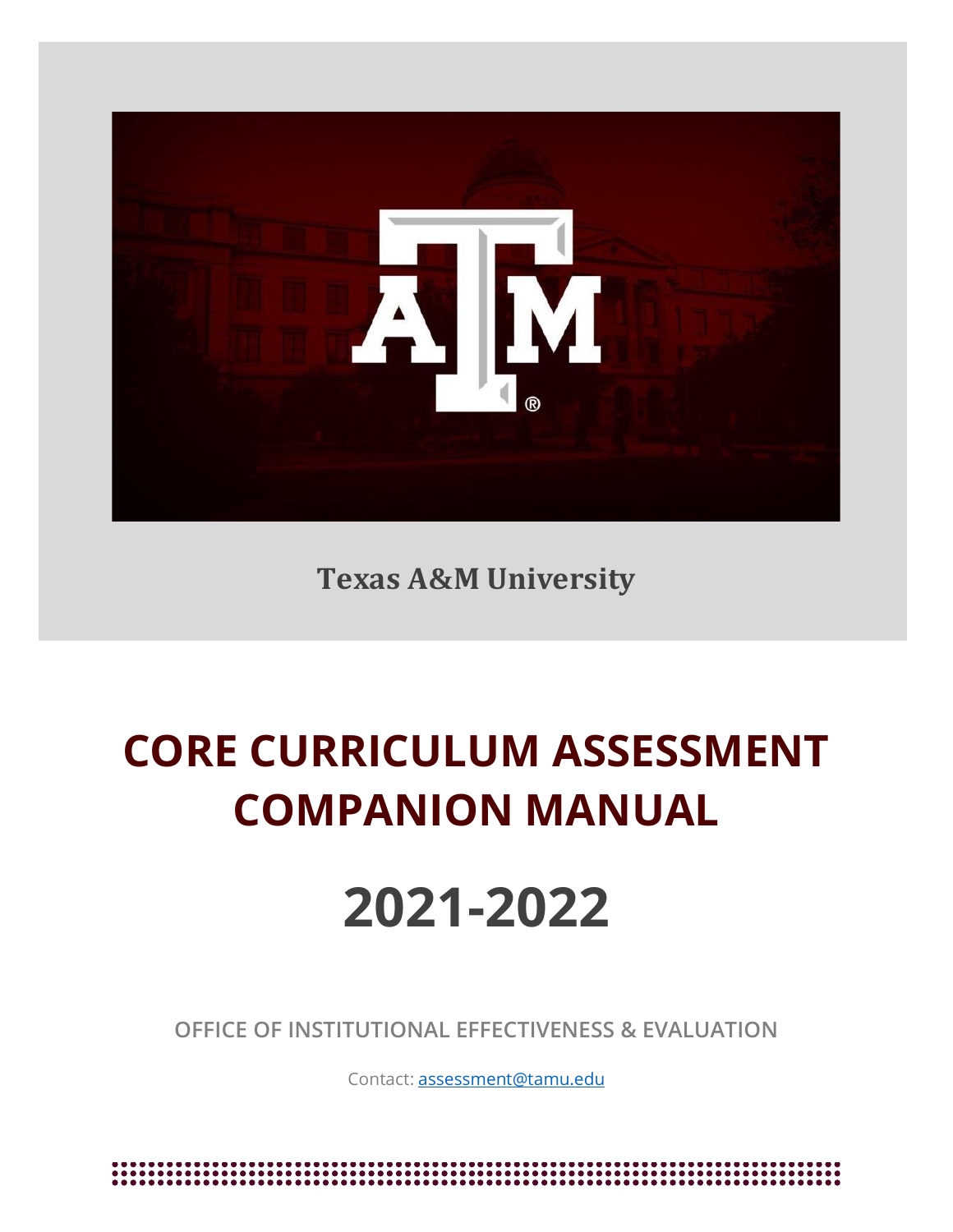![](_page_1_Picture_0.jpeg)

TEXAS A&M UNIVERSITY **AM** Office of Institutional Effectiveness & Evaluation

assessment.tamu.edu

# **TABLE OF CONTENTS**

|                                                                                   | 14 |
|-----------------------------------------------------------------------------------|----|
|                                                                                   |    |
|                                                                                   |    |
|                                                                                   |    |
| APPENDIX C - SUPPLEMENTAL FORM FOR ALTERNATE CAMPUS _____________________________ |    |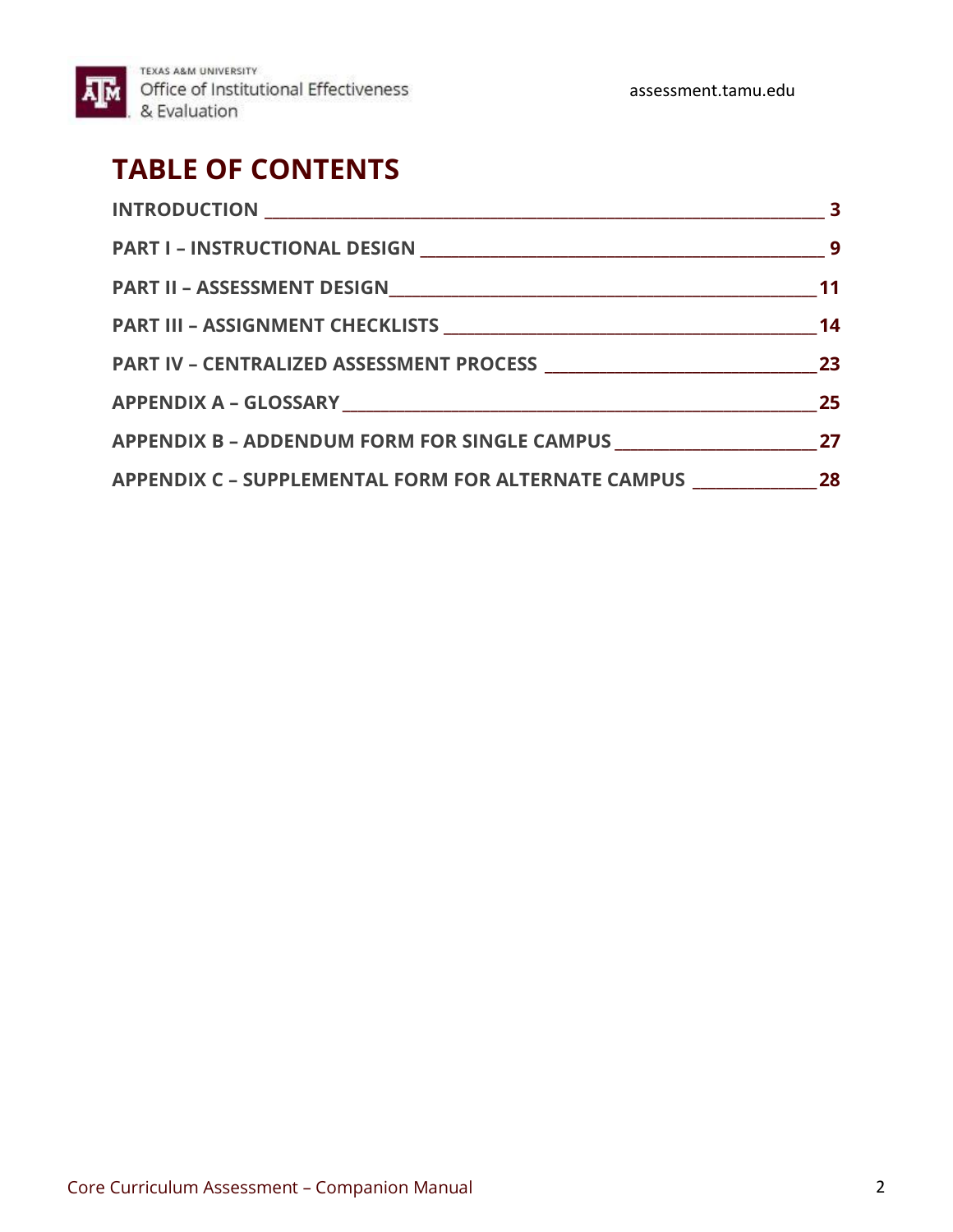![](_page_2_Picture_1.jpeg)

# **Core Curriculum Assessment (CCA)**

#### **INTRODUCTION**

The Texas A&M University (TAMU) Core Curriculum and mandated core objectives are required by statute established for public institutions of higher education across the state of Texas (see Texas Administrative Code (TAC Title 19 § 4.28). This code stipulates that through the mandated core curriculum, "students will gain a foundation of knowledge of human cultures and the physical and natural world, develop principles of personal and social responsibility for living in a diverse world, and advance intellectual and practical skills that are essential for all living." The state code further stipulates that through the core curriculum, students will be prepared for contemporary challenges by developing and demonstrating the following **Core Objectives**:

- **Communication Skills (CS)**: to include effective development, interpretation, and expression of ideas through written, oral, and visual communication.
- **Critical Thinking Skills (CTS)**: to include creative thinking, innovation, inquiry, and analysis, evaluation, and synthesis of information.
- **Empirical and Quantitative Skills (EQS)**: to include the manipulation and analysis of numerical data or observable facts resulting in informed conclusions.
- **Personal Responsibility (PR)**: to include the ability to connect choices, actions, and consequences to ethical decision-making.
- **Social Responsibility (SR)**: to include intercultural competence, knowledge of civic responsibility, and the ability to engage effectively in regional, national, and global communities.
- **Teamwork (T)**: to include the ability to consider different points of view and to work effectively with others to support a shared purpose or goal.

As a state institution governed by requirements set forth in Texas Education Code, TAMU has adopted these core objectives as its collegiate-level general education competencies to be achieved through students' successful completion of the core curriculum contained within each of its undergraduate degree programs.

As required by the Texas Education Code (Tex. Educ. Code § 61.822), the TAMU core curriculum consists of 42 semester credit hours (SCHs). The subject areas that must be addressed in the Texas Core Curriculum as described in TAC Title 19 § 4.28 include courses in the following **Foundational Component Areas (FCAs)**: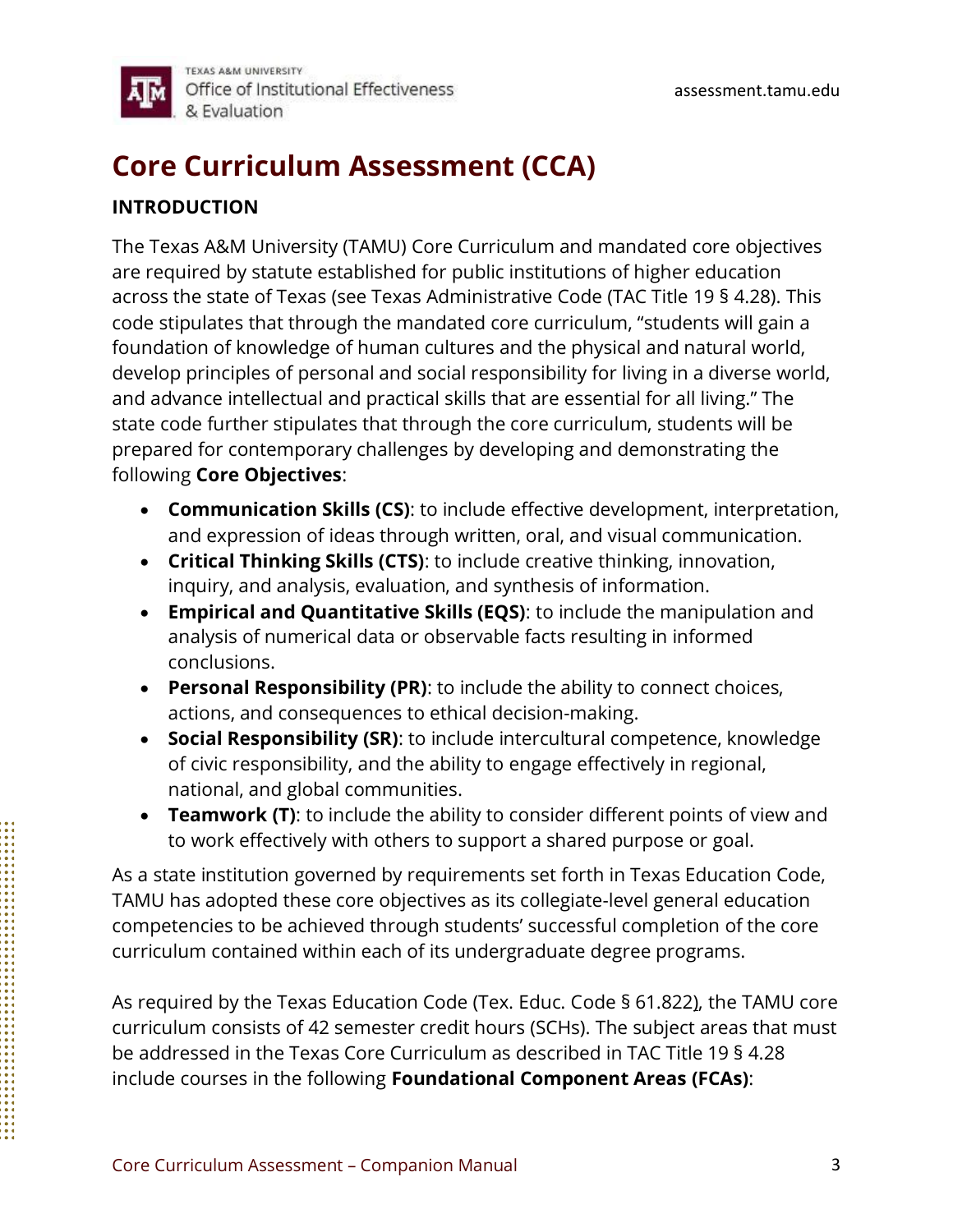![](_page_3_Picture_1.jpeg)

TEXAS A&M UNIVERSITY Office of Institutional Effectiveness & Evaluation

#### • **American History (AH)**

- o Courses in this category focus on the consideration of past events and ideas relative to the United States, with the option of including Texas History for a portion of this component area.
- o Courses involve the interaction among individuals, communities, states, the nation, and the world, considering how these interactions have contributed to the development of the United States and its global role.

#### • **Communication (C)**

- o Courses in this category focus on developing ideas and expressing them clearly, considering the effect of the message, fostering understanding, and building the skills needed to communicate persuasively.
- o Courses involve the command of oral, aural, written, and visual literacy skills that enable people to exchange messages appropriate to the subject, occasion, and audience.

#### • **Creative Arts (CA)**

- $\circ$  Courses in this category focus on the appreciation and analysis of creative artifacts and works of the human imagination.
- o Courses involve the synthesis and interpretation of artistic expression and enable critical, creative, and innovative communication about works of art.

#### • **Government/Political Sciences (GPS)**

- o Courses in this category focus on consideration of the Constitution of the United States and the constitutions of the states, with special emphasis on that of Texas.
- o Courses involve the analysis of governmental institutions, political behavior, civic engagement, and their political and philosophical foundations.

#### • **Language, Philosophy, & Culture (LPC)**

- o Courses in this category focus on how ideas, values, beliefs, and other aspects of culture express and affect human experience.
- o Courses involve the exploration of ideas that foster aesthetic and intellectual creation to understand the human condition across cultures.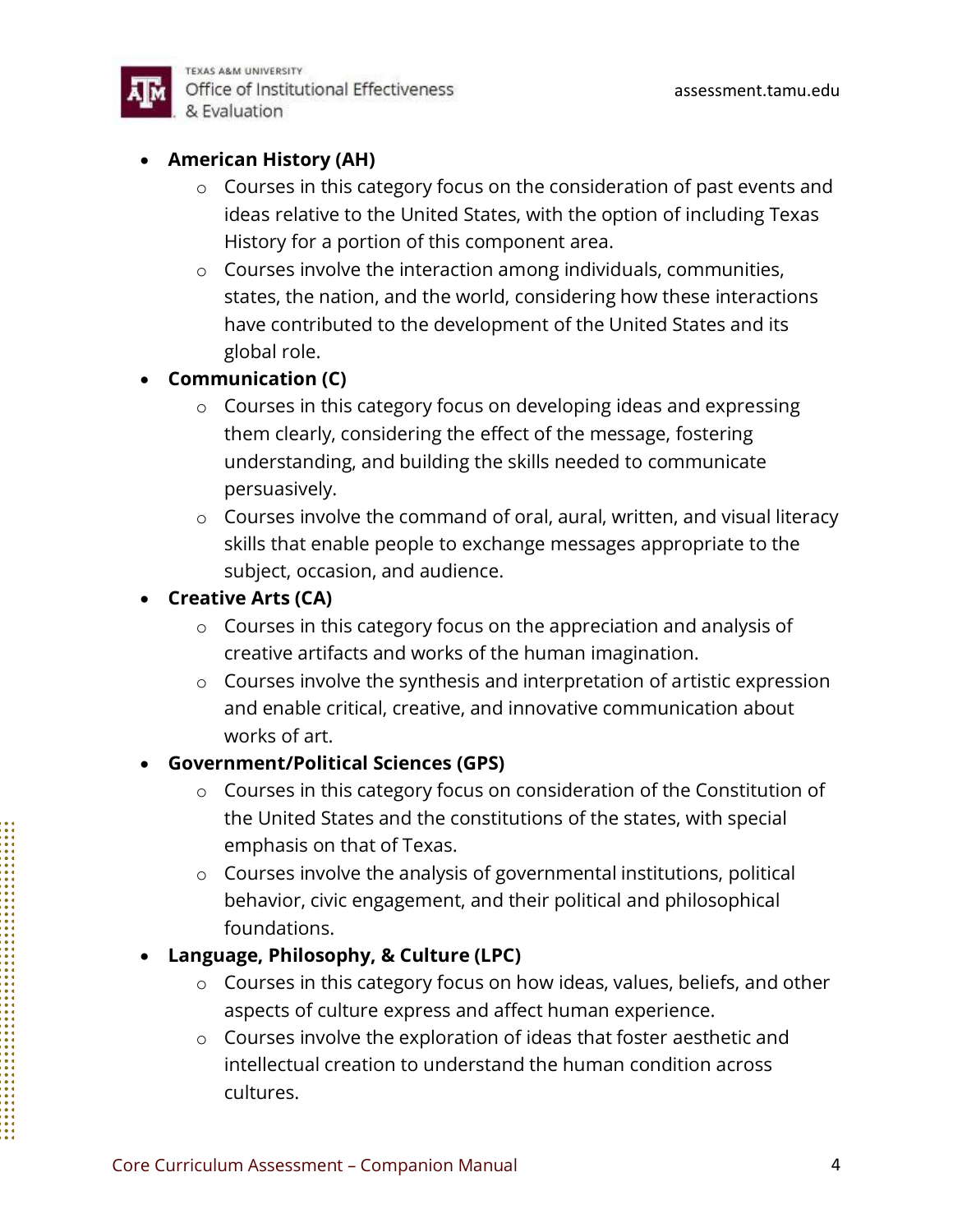![](_page_4_Picture_1.jpeg)

TEXAS A&M UNIVERSITY Office of Institutional Effectiveness & Evaluation

## • **Life & Physical Sciences (LPS)**

- o Courses in this category focus on describing, explaining, and predicting natural phenomena using the scientific method.
- o Courses involve the understanding of interactions among natural phenomena and the implications of scientific principles on the physical world and on human experiences.

#### • **Mathematics (M)**

- $\circ$  Courses in this category focus on quantitative literacy in logic, patterns, and relationships.
- o Courses involve the understanding of key mathematical concepts and the application of appropriate quantitative tools to everyday experience.

#### • **Social & Behavioral Sciences (SBS)**

- o Courses in this category focus on the application of empirical and scientific methods that contribute to the understanding of what makes us human.
- o Courses involve the exploration of behavior and interactions among individuals, groups, institutions, and events, examining their impact on the individual, society, and culture.

All available and approved courses that can be used to fulfill requirements for each of the FCAs are published in the university Undergraduate Catalog.

#### **PURPOSE**

The purpose of Core Curriculum Assessment is to gather information about the extent to which students are learning the Core Curriculum and to use this data to inform continuous improvement efforts. The purpose of this manual is to support the evaluation and continuous improvement process of TAMU's general education by highlighting best practices and supporting self and peer review of teaching and learning in the Core Curriculum by providing resources and strategies for instructor use in the classroom.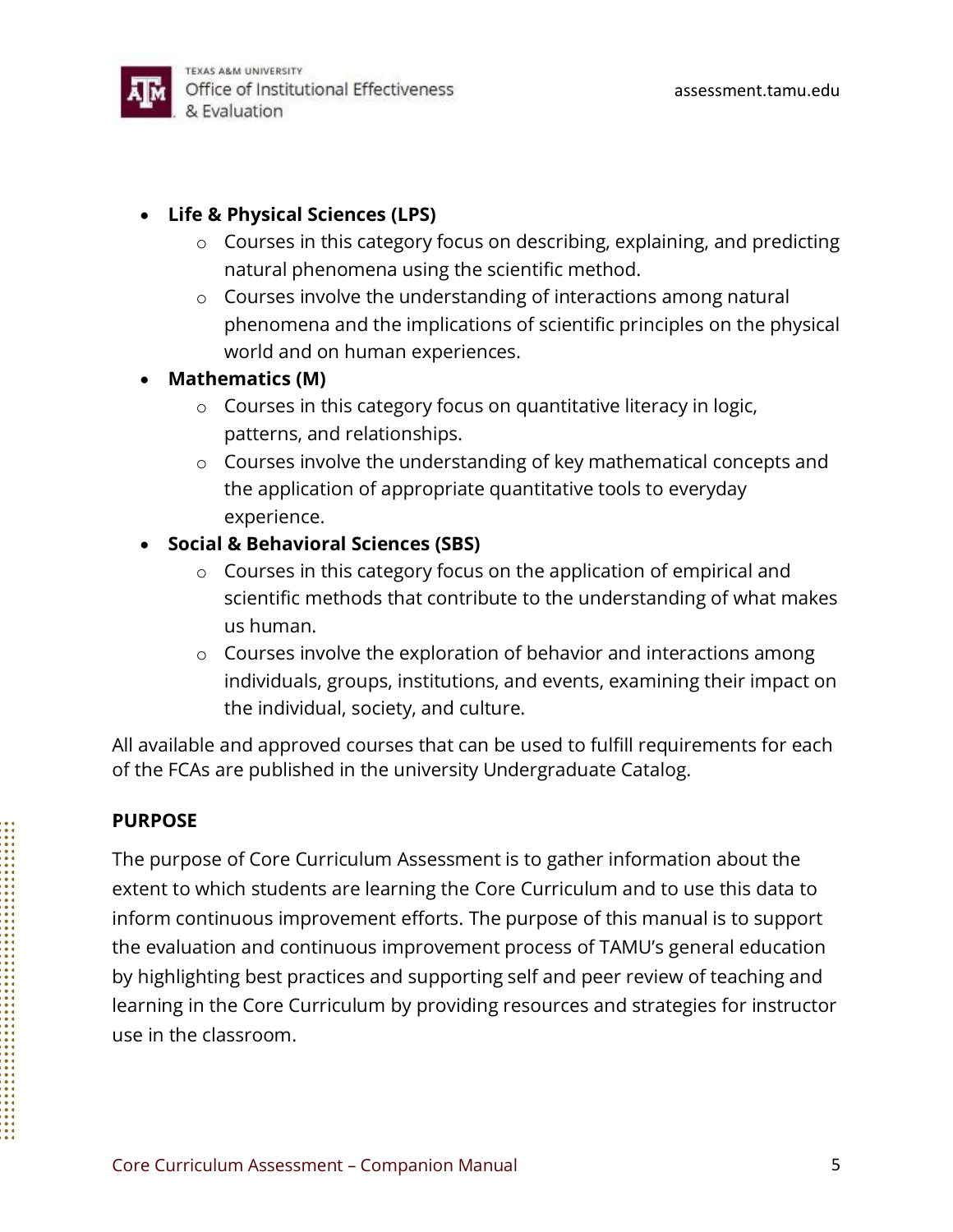![](_page_5_Picture_0.jpeg)

#### **GOVERNANCE**

The Core Curriculum Council (CCC), a standing committee of the university Faculty Senate, is responsible for approving all courses to be included in the core curriculum. Once reviewed and approved, courses are submitted to the Texas Higher Education Coordinating Board (THECB) for final approval.

#### **CORE RECERTIFICATION (2-PART PROCESS)**

#### **PART ONE: Centralized Assessment**

Given the stipulation by the CCC that core courses are to be reviewed and recertified every four years, approximately 75 courses are reviewed annually. The process includes instructors of the courses undergoing review to submit studentproduced work representative of the designated core objectives for purposes of assessment. Thus, every four years instructors submit a recertification application addressing the criteria listed above, a course syllabus, and student work products demonstrating the state-defined core objectives. The Office of Institutional Effectiveness & Evaluation (OIEE), in collaboration with the CCC, manages the submission and review of the student work.

#### **PART TWO: Curricular Recertification**

Recertification is the process by which the CCC reviews courses for continued inclusion in the core based on a variety of criteria including:

- 1. Appropriateness of the course for the designated Foundational Component Area;
- 2. Course enrollment;
- 3. Explanations of how students are informed of the core objectives and how the course fosters student development of the core objectives
- 4. How each mandatory core objective is assessed within the course, and
- 5. What changes or improvements will be made to the course based on the analysis of student learning outcome data.

Applications for Core designation and recertification are submitted in the online *Curricular Approval Request System* – CARS.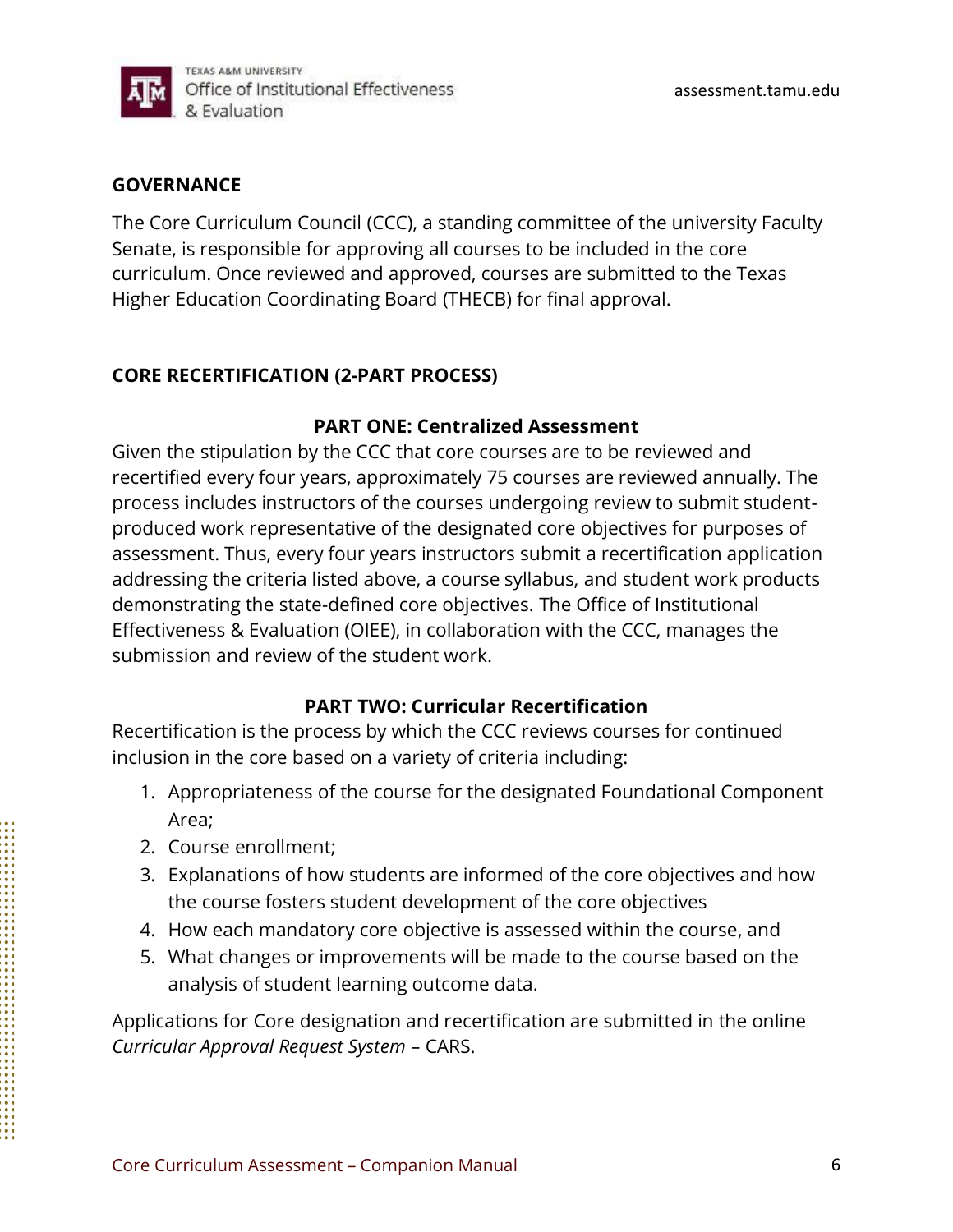![](_page_6_Picture_0.jpeg)

TEXAS A&M UNIVERSITY Office of Institutional Effectiveness & Evaluation

In additional to the recertification, an addendum form is required for single campus or lead courses (see Appendix B) and a supplemental form is required for courses taught at alternate campuses (see Appendix C). For questions related to core designation and recertification, contact the CCC at [fso-ccc@tamu.edu.](mailto:fso-ccc@tamu.edu)

### **Cohorts**

Courses in each of the FCAs are assigned to rotations (Cycles A, B, C or D) based on historic student enrollment to balance the total number of submissions each assessment cycle. The rotation also ensures each course will be evaluated for each of the learning outcomes required in the FCA, while also ensuring each FCA measures at least one student learning outcome on an annual basis. The list is updated annually to reflect changes based on recertification approval or denial. The most up-to-date cycle cohort list is available at [www.assessment.tamu.edu/core.](http://www.assessment.tamu.edu/core)

Instructors for each course in each FCA are responsible for addressing the applicable core learning objectives each time the course is taught and is addressed in the content of the four-year recertification cycle. Data are collected by OIEE for the centralized assessment of core learning objectives based on a three-year scheduled assessment rotation. The standard cycle of assessment of learning objectives for centralized assessment includes the following three-year rotation among cohorts as displayed in Table 1.

#### **Table 1**

| <b>Rotation 1</b>                                                    | <b>Rotation 2</b>                                    | <b>Rotation 3</b>                                                                                   |
|----------------------------------------------------------------------|------------------------------------------------------|-----------------------------------------------------------------------------------------------------|
| $(AYs 19-20, 22-23, 25-26)$                                          | (AYs 20-21, 23-24, 26-27)                            | (AYs 21-22, 24-25, 27-28)                                                                           |
| Visual Communication (VC)<br>Oral Communication (OC)<br>Teamwork (T) | Critical Thinking (CT)<br>Social Responsibility (SR) | Written Communication (WC)<br>Personal Responsibility (PR)<br>Empirical & Quantitative Skills (EQS) |

These two cycles (centralized assessment and recertification) occur simultaneously to ensure each course in the core curriculum provides evidence of student learning of the core learning objectives aligned with the mandatory core learning objectives at least four times across a 12-year period (three for recertification and at least one full rotation of centralized assessment for all core learning objectives). See [www.assessment.tamu.edu/](http://www.assessment.tamu.edu/)core for specific course scheduled rotations.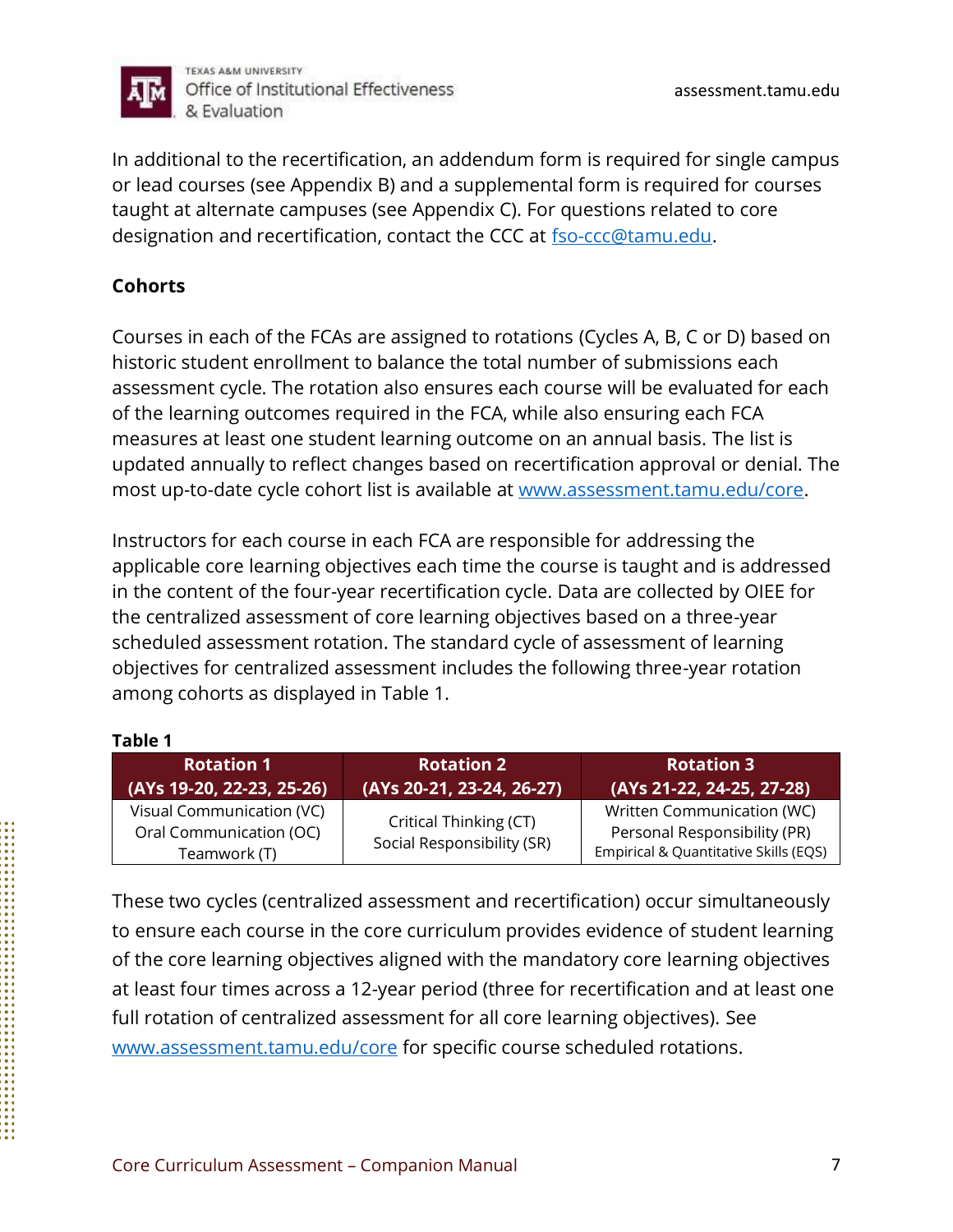![](_page_7_Picture_1.jpeg)

#### **CONTINUOUS IMPROVEMENT**

At a minimum, instructors should use results of Core Curriculum Assessment to drive improvements in teaching and learning by reviewing the university-provided centralized assessment results for each component of the rubric to identify areas for instructional and/or curricular improvement.

At the course level, consider:

- 1. Using objective-specific assignments to instruct and assess student learning of the core learning objective by using the associated scoring rubric in the course
- 2. Using *formative* assessment strategies aligned to the university-level scoring rubric to collect data each time the course is taught (not just when submitting student work for recertification) to evaluate student learning of the core learning objectives, assess the effectiveness of actions taken in response to university-level assessment results, and to pilot initiatives for continuous improvement.
- 3. Strengthening continuity of student learning outcome demonstrations for courses across sections, semesters, modalities, and campuses by collaborating with other instructors.
- 4. Refer to support resources, including assignment checklists, good-practice strategies, and exemplar artifacts, available in this manual and at [www.assessment.tamu.edu/core,](http://www.assessment.tamu.edu/core) to inform assignment redesign or contact [assessment@tamu.edu](mailto:assessment@tamu.edu) to schedule a meeting with OIEE staff to discuss ideas.

#### **COMPLIANCE**

Core Curriculum Assessment aids in enhancing the educational and learning experiences for students, further developing students' skills in the identified SLOs (thus improving student learning outcomes [SLO] assessment results), and actively involving instructors in the curricular improvement process.

Core Curriculum Assessment is inextricably tied to a course's designation as a Core Curriculum Course by the THECB, as well as TAMU's SACS-COC accreditation status for general education. Every 10 years during the institution's reaffirmation of accreditation, THECB and SACS-COC Peer Reviewers review evidence of seeking continuous improvement through core curriculum assessment and recertification.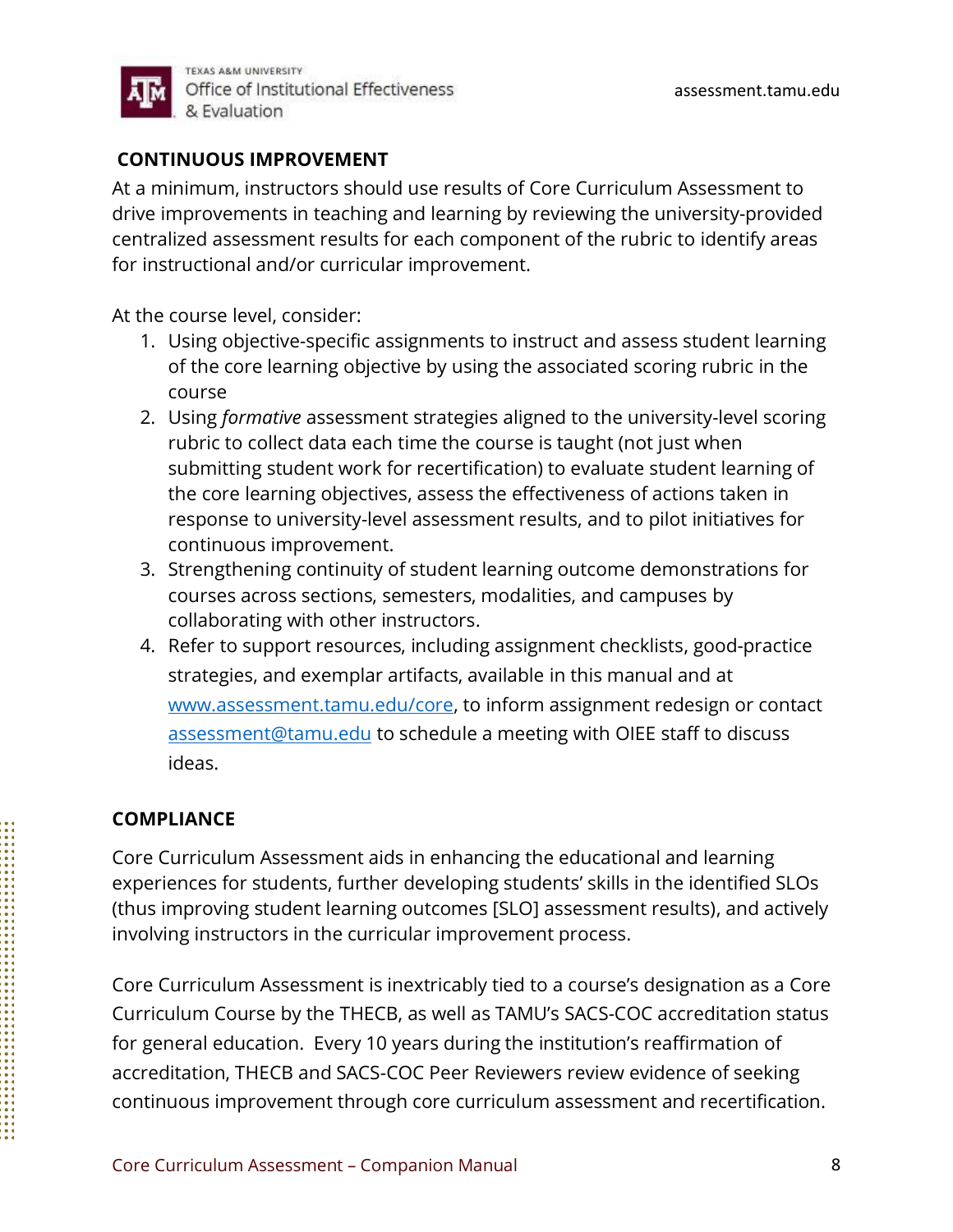![](_page_8_Picture_1.jpeg)

# **PART I – INSTRUCTIONAL DESIGN**

#### **GENERAL PRINCIPLES OF INSTRUCTIONAL DESIGN**

The larger notion of instructional alignment is central to most instructional design models and is on display in the "backward design" method of planning pedagogical and assessment activities. Backward design<sup>1</sup> suggests a three-stage process whereby instructors first, determine the aspirational learning outcomes for students and secondly, develop the assessments/assignments for students. Then, with student learning outcomes and the associated assessments/assignments clearly defined, instructors engage in planning the teaching and learning experiences (i.e., pedagogical practices) to deliver for students to successfully complete the assessment/assignment to the best of their knowledge, skill, and ability levels.

General aspects of instructional activities will include, at a minimum, the following components:

- Purpose of/rationale for the assignment
	- o Learning outcome(s) addressed
	- o Expected products/deliverables
	- $\circ$  Context (when it is assigned and why)
	- o Assumptions regarding student background/foundational knowledge, skills, and abilities (KSA)
- Assignment mapping to intended course and/or program learning outcomes
- Assignment type (research paper, reflection, lit review, group presentation, etc.)
- Required formatting, length, citation style, source and language expectations, etc.
- Intended audience for which the student product is intended for presentation
- Evaluation criteria (i.e., scoring guide, grading key) that will be applied to measure student learning

<sup>1</sup> McTighe, J., & Wiggins, G. (2012). *Understanding by Design Framework*. Alexandria, VA: ASCD.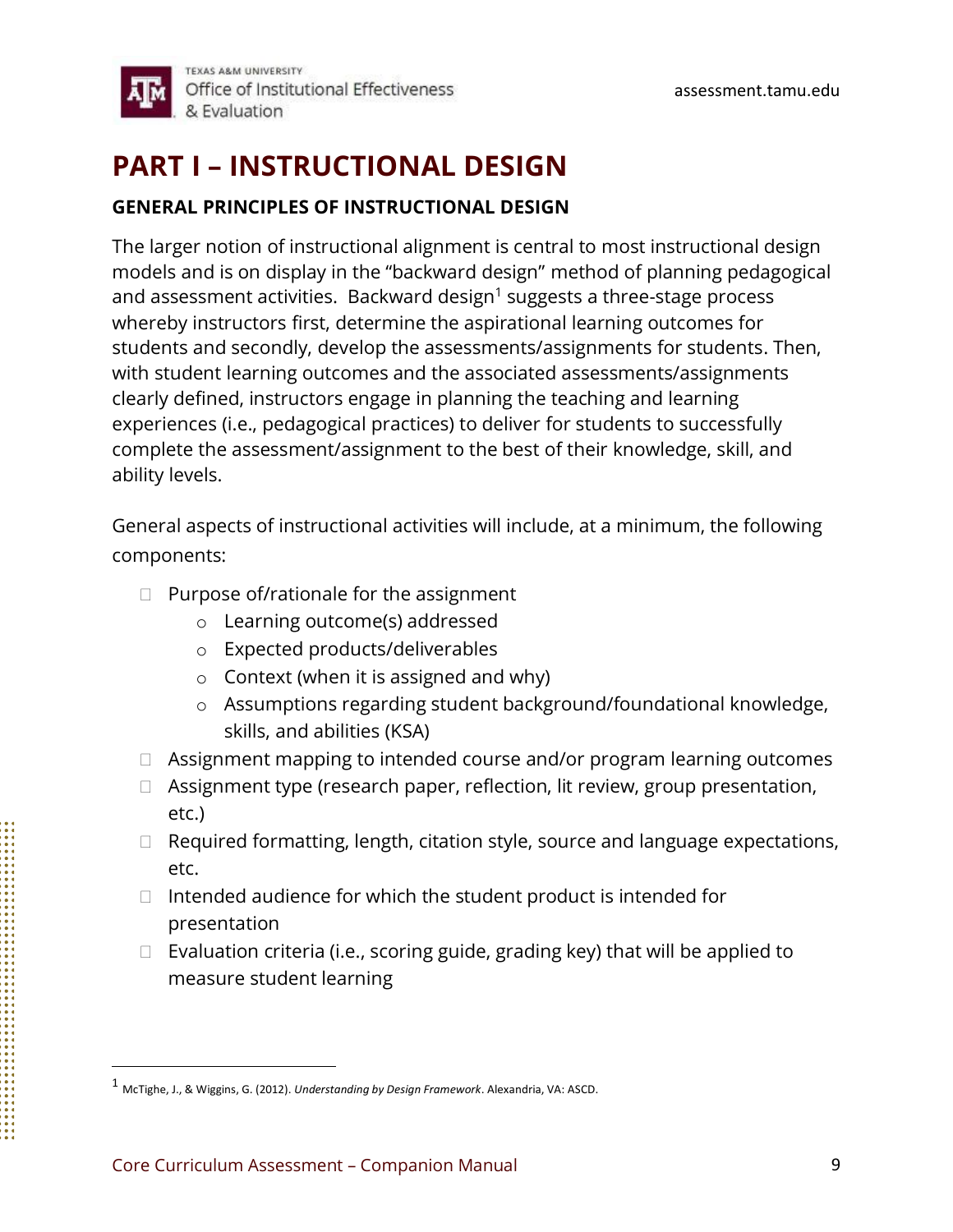![](_page_9_Picture_0.jpeg)

assessment.tamu.edu

#### **FOR GROUP PROJECTS:**

- Roles and expectations for individual group members
- How the group will be assessed on the process and product
- How individual group members will be assessed on process and product

TAMU's **Center for Teaching Excellence (CTE)** has outlined the Course Design Cycle to include the following components:

![](_page_9_Figure_7.jpeg)

Texas A&M University Center for Teaching Excellence | cte@tamu.edu | cte.tamu.edu

Additionally, CTE provides a repository of resources related to undergraduate course design and assessment strategies for both face-to-face and digital learning environments. For more information on undergraduate course design and assessment, visit [https://cte.tamu.edu/Instructional-Resources.](https://cte.tamu.edu/Instructional-Resources) For transitioning face-to-face course delivery to a hybrid or online format, visit [https://keepteaching.tamu.edu/.](https://keepteaching.tamu.edu/)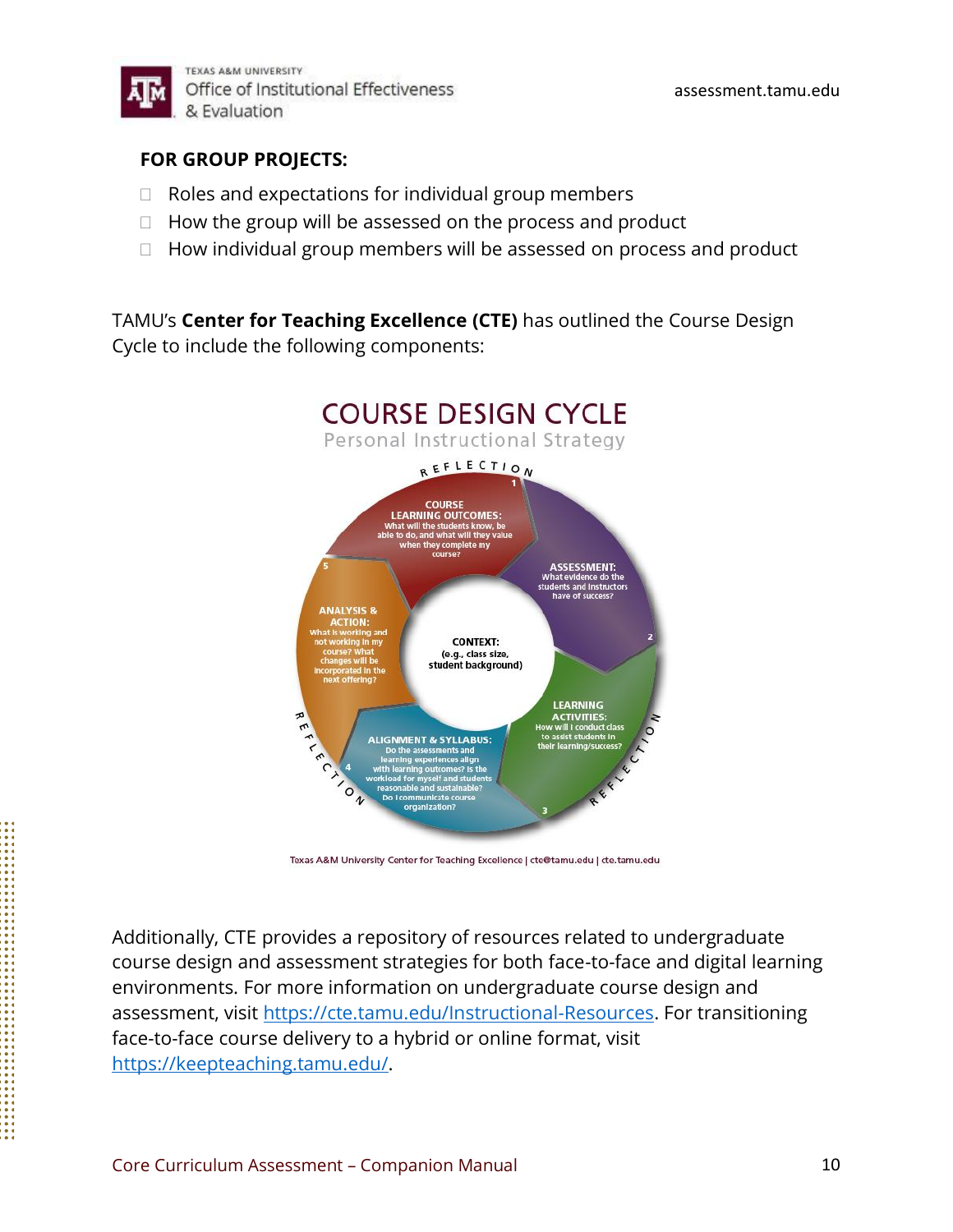![](_page_10_Picture_1.jpeg)

# **PART II – ASSESSMENT DESIGN**

#### **GENERAL PRINCIPLES OF ASSESSMENT DESIGN**

Well-designed assessments typically specify each of the following structural elements. The assessment instrument/tool facilitates the expression of competence through the following list of representative components.

- Multiple Measures
	- Variety of item types
	- Variety of test types (standardized and performance)
- Content Validity (what KSA are being assessed)
- Construct Validity (how the KSA are being assessed)
- Depth of Knowledge (to what extent the KSA are being assessed)
- Reliability
- Freedom from bias
- Accessibility to all learners

#### Considerations for Item Types

Measuring Lower-Level Cognitive Demand

- True False
- Fill-in-the-Blank with word choice options
- Multiple Choice/Selected Response (one right answer)
- Multiple Choice/Selected Response (multiple or no right answers)
- Evidence-Based Selected Response (Multi-part Multiple Choice)
- Matching

Measuring Higher-Level Cognitive Demand

- Fill-in-the-blank without word choice options
- Short Answer/Constructed Response
- Extended Constructed Response
- Essay
- Portfolio
- Interactive Presentation/Simulation/Demonstration
- Performance (In-real-time or on-demand)

The TAMU **Center for Teaching Excellence** (CTE) has provided examples of assessment strategies along a continuum of authenticity, from conventional/traditional exams to alternative/authentic assessment strategies.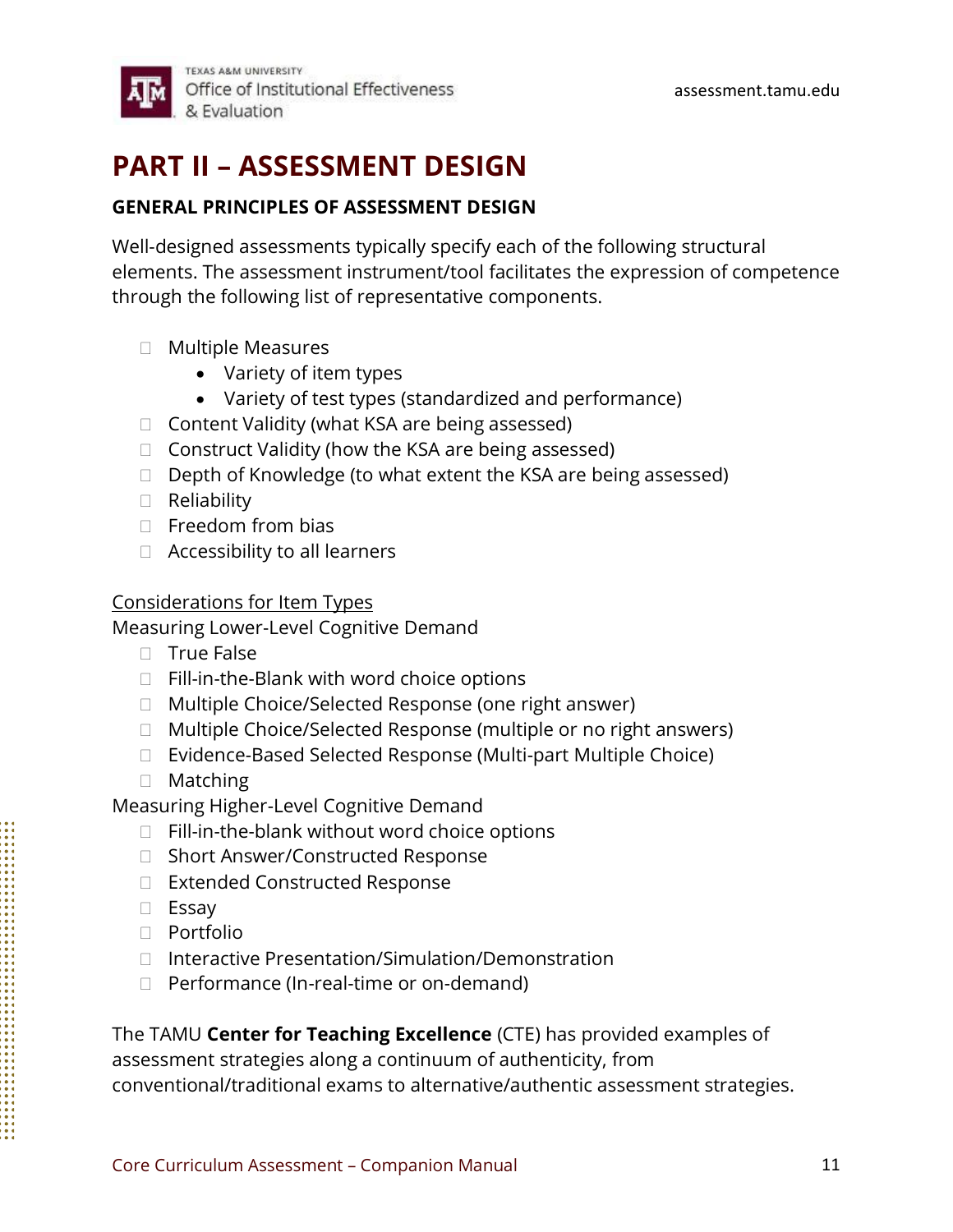![](_page_11_Picture_0.jpeg)

Whereas traditional quizzes and major exams or final papers can provide students with opportunities to express their learning through formal assessment measures, alternate strategies such as iterative, progressive, and/or performance tasks may provide greater access for students to demonstrate their learning of the associated core objective(s). See Figures 1 and 2 for examples of possible assessment strategies within both the face-to-face and digital learning environments.

#### **Assessment in Face-to-face Learning Environments**

| <b>Figure 1</b>             |                                                 |                                                                                                                                                             |
|-----------------------------|-------------------------------------------------|-------------------------------------------------------------------------------------------------------------------------------------------------------------|
|                             | Conventional<br><b>What Students KNOW</b>       | Alternative/Authentic<br><b>What Students CAN DO</b>                                                                                                        |
|                             | Quizzes                                         | Quizzes with retake options<br>Quizzes in series with some repeating questions<br>Quizzes including answer justification                                    |
| Summative<br>OF<br>Learning | <b>Major Exams</b><br><b>Traditional Papers</b> | Major Exams including answer justification<br><b>Performance Exams</b><br>Open Book/Open Note Exams<br><b>Paper Alternatives</b><br><b>Creative Options</b> |

Source: TAMU Center for Teaching Excellence

## **Assessment in Digital Learning Environments**

#### **Figure 2**

| - - - - -    | <b>Conventional</b><br><b>What Students KNOW</b>                                                                    | <b>Alternative/Authentic</b><br><b>What Students CAN DO</b>                                                                         |
|--------------|---------------------------------------------------------------------------------------------------------------------|-------------------------------------------------------------------------------------------------------------------------------------|
| Synchronous  | Group/Team Activities in Zoom Breakout Rooms focused<br>on how well student remember, understand, and apply         | Group/Team Activities in Zoom Breakout Rooms - focused<br>on opportunities for students to analyze, evaluate, create, or<br>reflect |
| Asynchronous | Discussion Forums for students to ask and answer<br>questions based on what they remember, understand,<br>and apply | Discussion Forums for students to ask and answer<br>questions where they analyze, evaluate, create, or reflect                      |

Source: TAMU Center for Teaching Excellence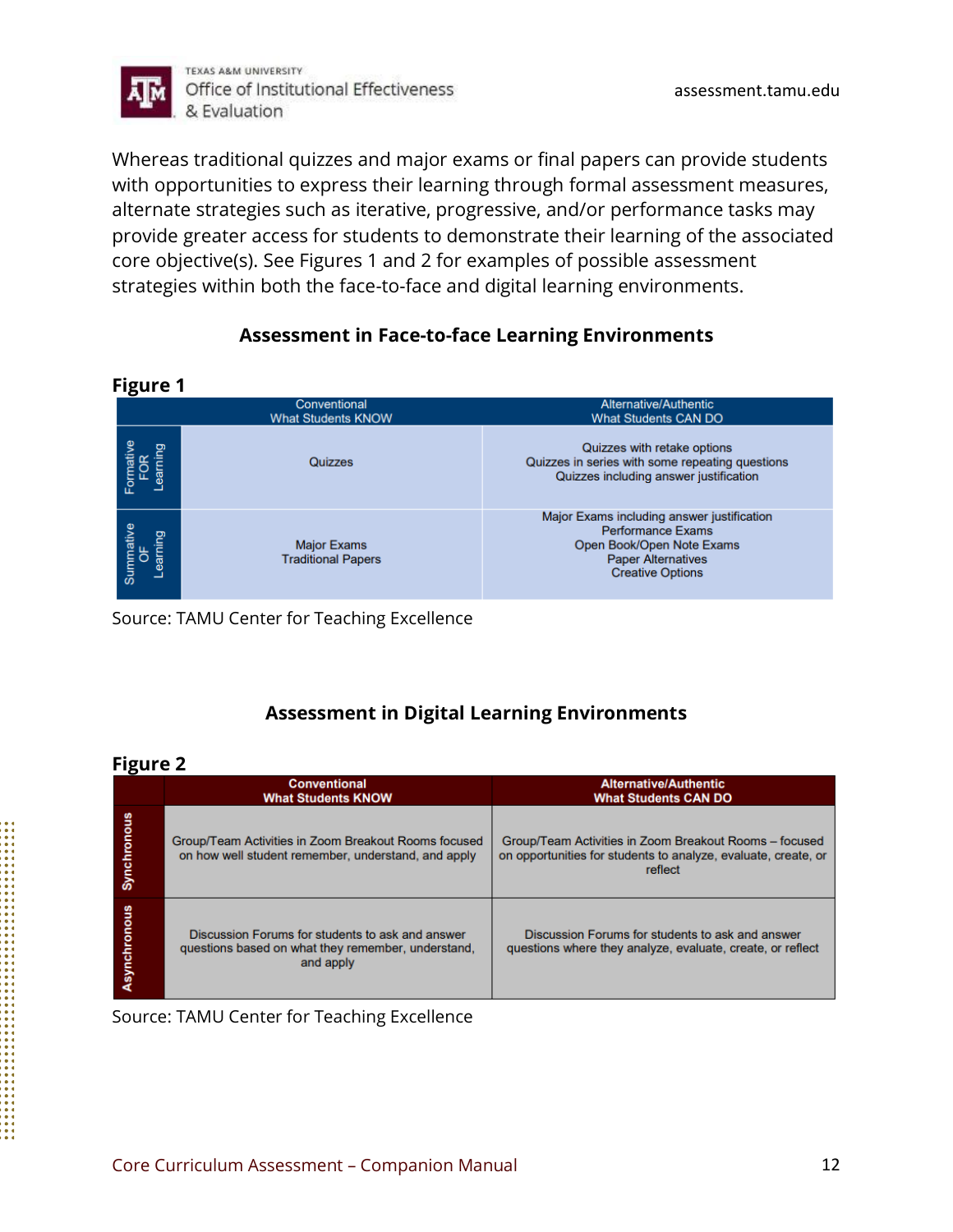![](_page_12_Picture_0.jpeg)

TEXAS A&M UNIVERSITY Office of Institutional Effectiveness & Evaluation

Additionally, assessment design differences between conventional/traditional tests and alternative/authentic tasks are provided below.

|                                                             | <b>Alternative/</b><br><b>Authentic Tasks</b>                                                                                                                                       | Conventional/<br><b>Traditional Tests</b>                                                                                      |
|-------------------------------------------------------------|-------------------------------------------------------------------------------------------------------------------------------------------------------------------------------------|--------------------------------------------------------------------------------------------------------------------------------|
| Known to students in<br>advance?                            |                                                                                                                                                                                     | X                                                                                                                              |
| <b>Connected to real-</b><br>world<br>contexts/constraints? |                                                                                                                                                                                     | X                                                                                                                              |
| <b>Assessment response</b><br>options focus on              | high-quality<br>product/performance with<br>justification of solutions                                                                                                              | accuracy                                                                                                                       |
| <b>Assessment</b><br>administration is                      | iterative, includes<br>feedback, and allows<br>students to apply<br>knowledge and skills to<br>complex tasks                                                                        | a one-shot opportunity<br>for students to show<br>what they have learned                                                       |
| <b>Assessment questions</b><br>and item types               | emphasize connections<br>through complex tasks;<br>promotes coordinated use<br>of knowledge and skills<br>(higher-order thinking such<br>as analyzing, evaluating,<br>creating) $*$ | isolate particular skills or<br>facts (lower-order<br>thinking levels such as<br>remembering,<br>understanding, applying)<br>* |
| <b>Assessment results</b>                                   | provide opportunities to<br>practice, consult resources,<br>obtain feedback, and<br>improve performance                                                                             | provide a score                                                                                                                |
| <b>Assessment process</b>                                   | encourages learners to<br>focus on their learning,<br>supports academic<br>integrity**                                                                                              | contributes to academic<br>anxiety**                                                                                           |

Adapted from Wiggins, Grant. (1998) Ensuring authentic performance. Chapter 2 in Educative Assessment: Designing Assessments to Inform and Improve Student Performance. San Francisco: Jossey- Bass, pp. 21-42. &<br>Authentic As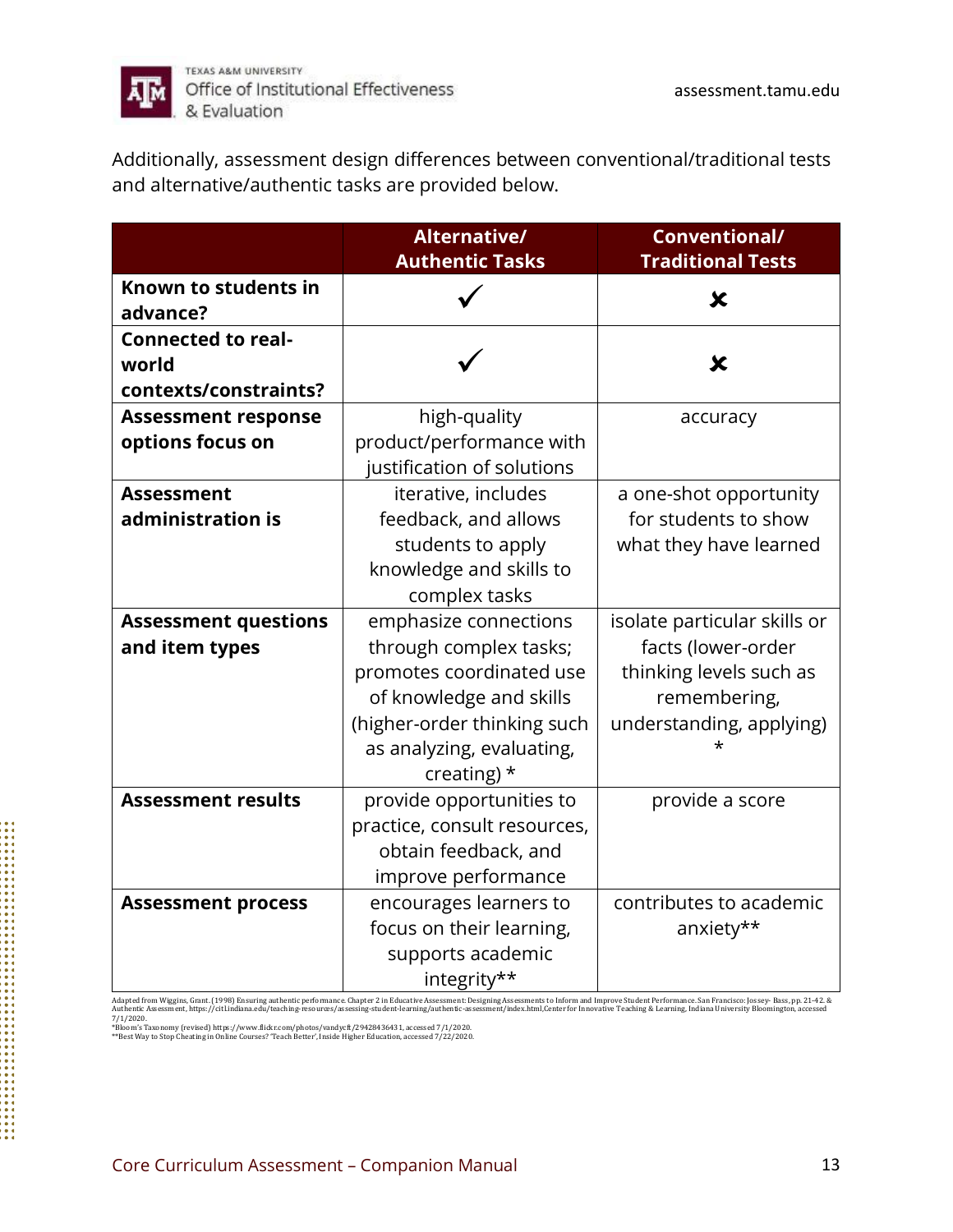# **PART III – ASSIGNMENT CHECKLISTS**

#### **BACKGROUND**

What instructors ask students to do in class assignments strongly affects how well they do it<sup>2</sup>. The following **Assignment Checklists** are intended to assist in the design and development of assignments to produce student work which develops and accurately demonstrates students' knowledge, skills, and abilities on the learning objectives in each of the FCAs of the Texas higher education Core Curriculum.

When using these tools, the goal is to ensure that the *structure* and *expectations* of the assignment(s) *align well* with the SLOs to be achieved.

<sup>2</sup> Sullivan, D., & McConnell, K. D. (2018). It's the assignments – A ubiquitous and inexpensive strategy to significantly improve higher-order learning. *Change: The Magazine of Higher Learning, 50*(5), 16-23.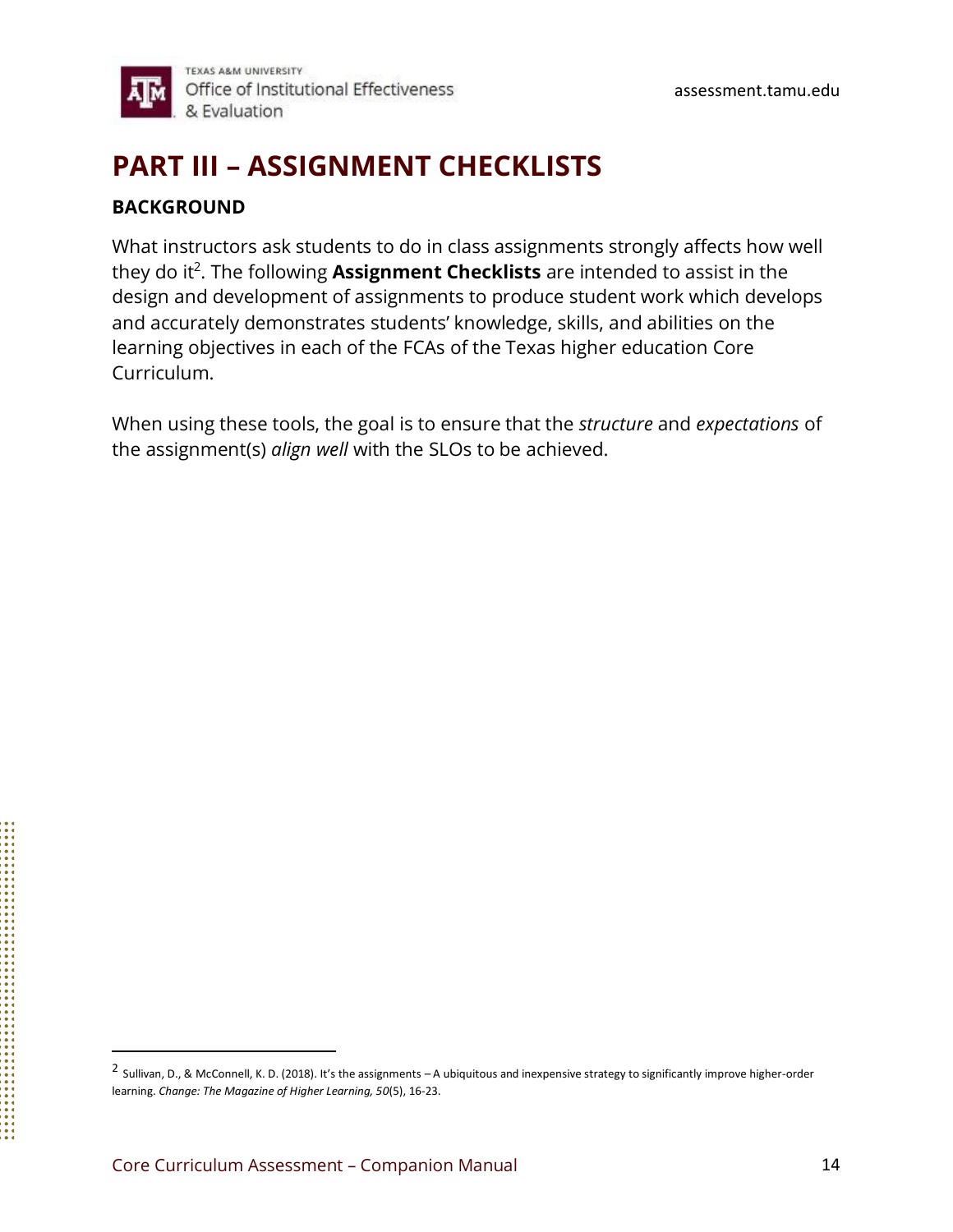![](_page_14_Picture_1.jpeg)

## **ASSIGNMENT CHECKLIST ORAL COMMUNICATION<sup>3</sup>**

Reflect upon the planned assessment/assignment to be used for CCA and review the **Oral Communication** elements expected of students to demonstrate competence as part of the assessment/assignment.

The following are examples of content and constructs related to the core learning objective of **Oral Communication (Creation)** that are expected in the final artifact produced by students:

- Purpose and Development
	- The student demonstrates basic awareness of context, audience, and purpose
- Intent
	- The student communicates main and supporting information related to the purpose for presentation
- Expression
	- Student is relatively clear and easy to understand.
	- Use of oral elements (e.g., vocal expressiveness, eye contact, posture, gestures) indicate intent and purpose

The following are examples of content and constructs related to the core learning objective of **Oral Communication (Interpretation)** that are expected in the final artifact produced by students:

- Purpose and Development
	- Detailed description is provided with basic analysis attempting to connect the oral expression to a larger related context
- Intent
	- Interpretation relates to the big picture/subject area of the main idea
- Clarity of Interpretation of an Oral Expression
	- Interpretation defines the use of the oral expression and somewhat explains or contextualizes the use or meaning, identifying the highlights for the audience

<sup>&</sup>lt;sup>3</sup> This checklist is a draft reference for Spring 2022. Refer to [www.assesssment.tamu.edu/](http://www.assesssment.tamu.edu/)core for the final version and associated resources Summer 2022.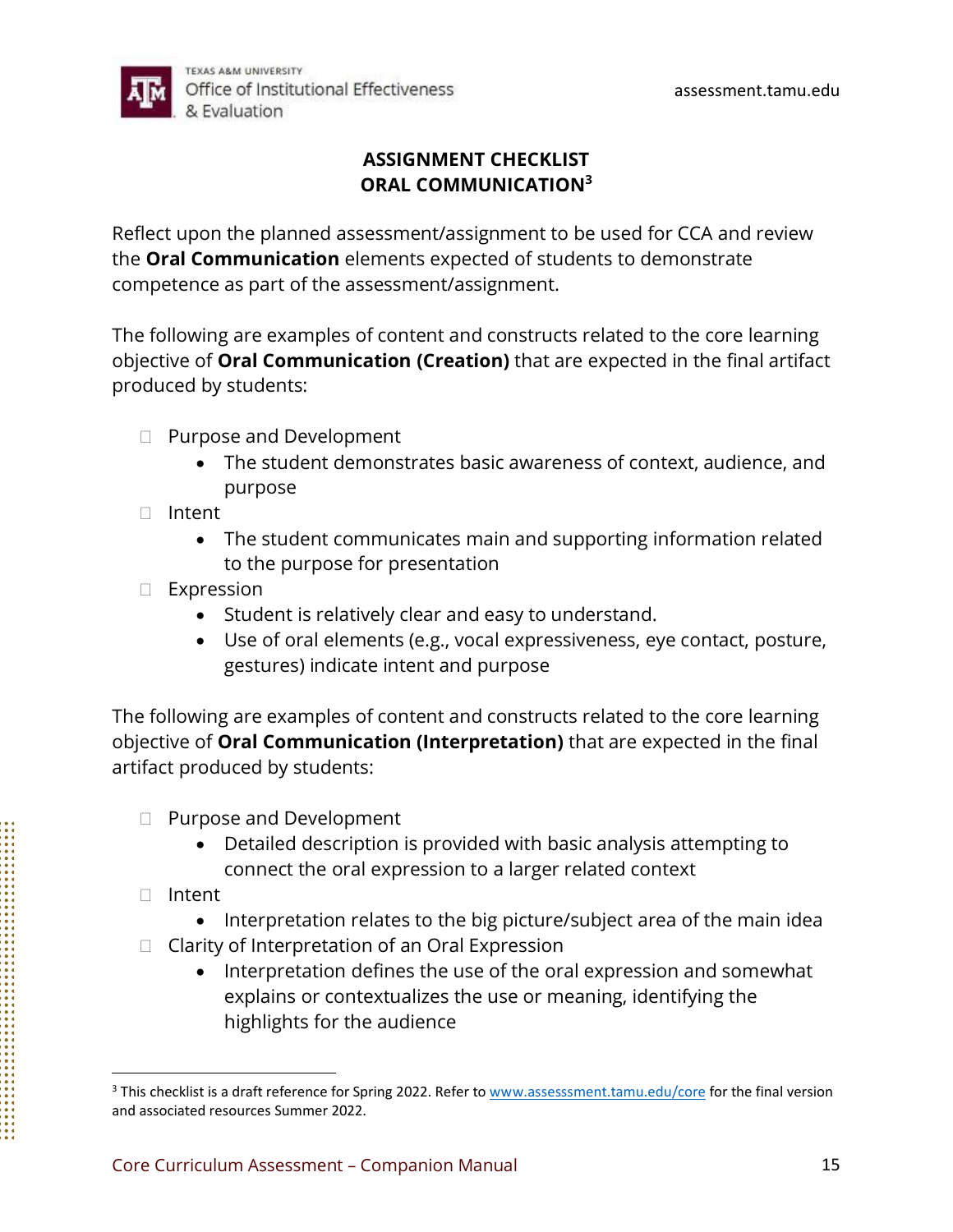![](_page_15_Picture_1.jpeg)

## **ASSIGNMENT CHECKLIST VISUAL COMMUNICATION**

Reflect upon the planned assessment/assignment to be used for CCA and review the **Visual Communication** elements expected of students to demonstrate competence as part of the assessment/assignment.

The following are examples of content and constructs related to the core learning objective of **Visual Communication (Creation)** that are expected in the final artifact produced by students:

- Purpose and Development
	- The Visual demonstrates basic awareness of context, audience, and purpose
- Intent
	- The Visual communicates information related to the presenter's purpose
- Aesthetic/Expression of a Created Visual
	- Visual is relatively clear and easy to understand.
	- Use of visual elements (e.g., white space, text size, headings, color) indicate intent and purpose

The following are examples of content and constructs related to the core learning objective of **Visual Communication (Interpretation)** that are expected in the final artifact produced by students:

- Purpose and Development
	- Detailed description is provided with basic analysis attempting to connect the visual to a larger related context
- Intent
	- Interpretation relates to the big picture/subject area of the main idea
- Clarity of Interpretation of a Visual
	- Interpretation defines the use of the Visual and somewhat explains or contextualizes the use or meaning, identifying the highlights for the audience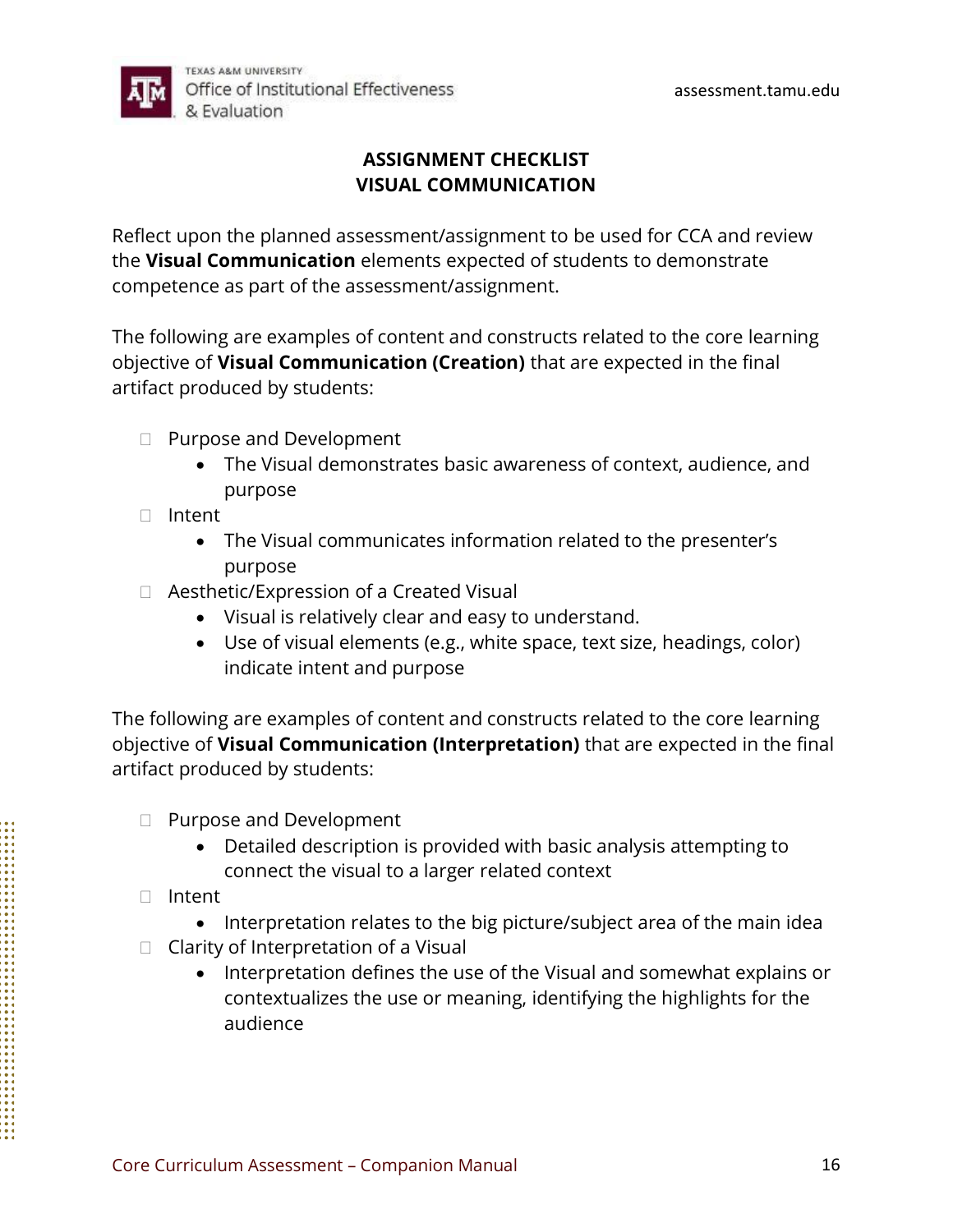![](_page_16_Picture_1.jpeg)

## **ASSIGNMENT CHECKLIST WRITTEN COMMUNICATION**

Reflect upon the planned assessment/assignment to be used for CCA and review the **Written Communication** elements expected of students to demonstrate competence as part of the assessment/assignment.

The following are examples of content and constructs related to the core learning objective of **Written Communication** that are expected in the final artifact produced by students:

- Context of and Purpose for Writing
	- Demonstrates awareness of context, audience, purpose, and to the assigned tasks(s)
	- Begins to show awareness of audience's perceptions and assumptions
- Content Development
	- Uses appropriate and relevant content to develop and explore ideas through most of the work
- Genre and Disciplinary Conventions
	- Follows expectations appropriate to a specific discipline and/or writing task(s) for basic organization, content, and presentation.
- Sources and Evidence
	- Demonstrates an attempt to use credible and/or relevant sources to support ideas that are appropriate for the discipline and genre of the writing.
- Control of Syntax and Mechanics
	- Uses language that generally conveys meaning to readers with clarity.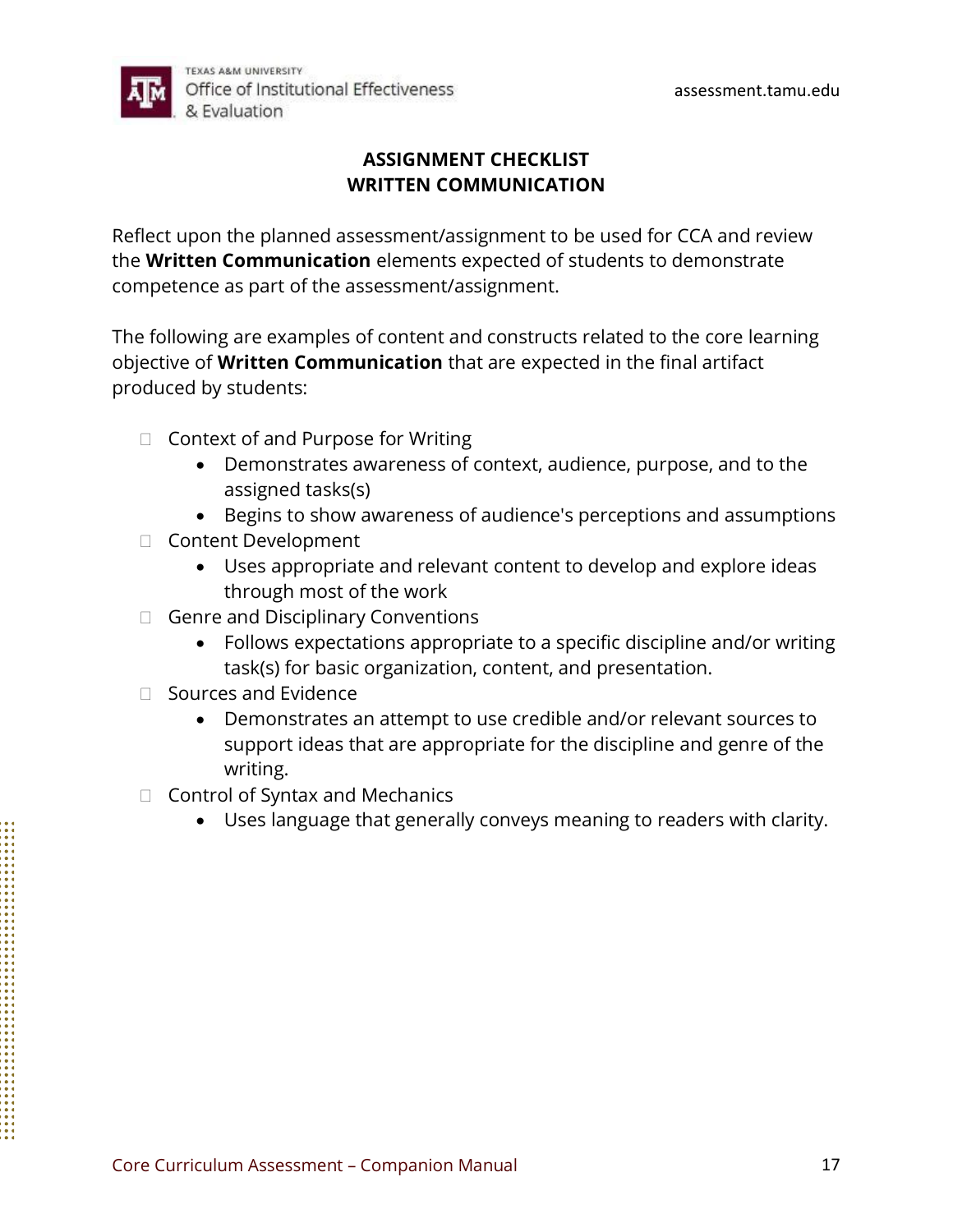![](_page_17_Picture_1.jpeg)

## **ASSIGNMENT CHECKLIST CRITICAL THINKING**

Reflect upon the planned assessment/assignment to be used for CCA and review the **Critical Thinking** elements expected of students to demonstrate competence as part of the assessment/assignment.

The following are examples of content and constructs related to the core learning objective of **Critical Thinking** that are expected in the final artifact produced by students:

- Describe
	- Summarize information or an argument, explain an issue, put something in context
	- Distinguish between empirical questions and value judgments
- Formulate Questions
	- Pose a question or identify a topic for research
	- Design a strategy to answer a question or conduct a research study
- Use Evidence
	- Gather and employ relevant information/sources/data
	- Evaluate the quality of information / sources / data and make selections among possible sources
- Analyze
	- Analyze information (or a text, work of art, etc.)
	- Make connections between ideas or information
	- Apply ideas or knowledge to a new context
	- Draw a conclusion, linked to evidence
- Critique
	- Interpret and critique someone else's work, and/or identify their assumptions and biases
	- Critique one's own work, and/or identify one's own assumptions and biases
- Position/Argue
	- Construct an argument, or take a position on an issue
	- Explain why something is important, or discuss its implications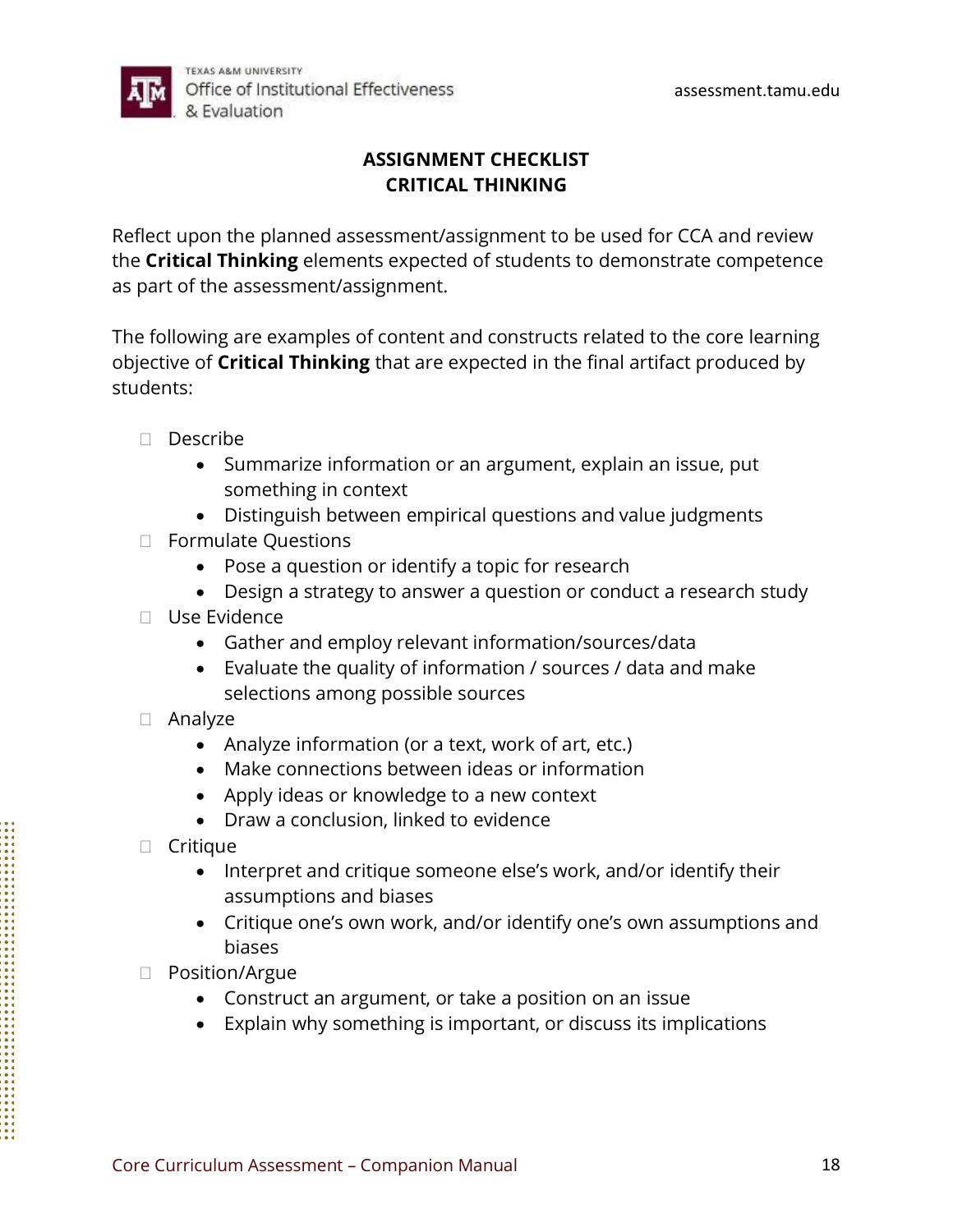![](_page_18_Picture_1.jpeg)

## **ASSIGNMENT CHECKLIST EMPIRICAL & QUANTITATIVE SKILLS**

Reflect upon the planned assessment/assignment to be used for CCA and review the elements of **Empirical & Quantitative Skills** expected of students to demonstrate competence as part of the assessment/assignment.

The following are examples of content and constructs related to the core learning objective of **Empirical & Quantitative Skills (Computational)** that are expected in the final artifact produced by students:

- Set up
	- Represented with some relationship to the problem
- Computation
	- Calculations include some errors
- Interpretation
	- Results are partially or incorrectly represented

The following are examples of content and constructs related to the core learning objective of **Empirical & Quantitative Skills (Other)** that are expected in the final artifact produced by students:

- Presentation of Numerical/Observable Facts
	- Connections between numerical data/observable facts to the problem/topic being investigated may be implicit
	- Results are generally organized and demonstrate a basic understanding of the problem/topic
- Analysis/Conclusions
	- Independent conclusions based on numerical data/observable facts are present and demonstrate a basic understanding of the problem/topic
- Methods\*
	- Methods (design, subjects, instruments, data collection, and analyses) are organized
- \* Applicable only when original data set is generated.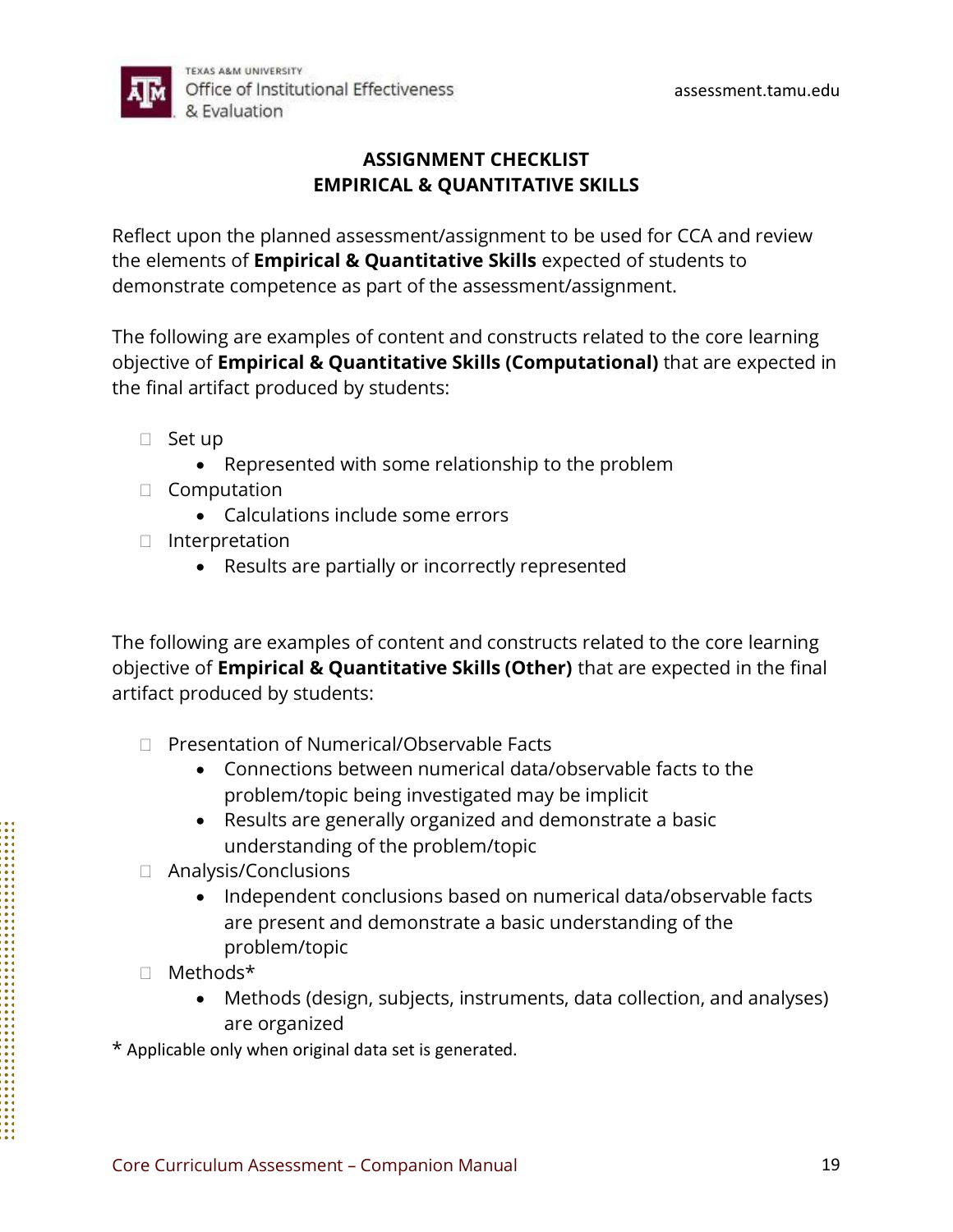![](_page_19_Picture_1.jpeg)

## **ASSIGNMENT CHECKLIST PERSONAL RESPONSIBILITY**

Reflect upon the planned assessment/assignment to be used for CCA and review the **Personal Responsibility** elements expected of students to demonstrate competence as part of the assessment/assignment.

The following are examples of content and constructs related to the core learning objective of **Personal Responsibility** that are expected in the final artifact produced by students:

- Identification and Description of Ethical Issue
	- Ethical issue is stated and described from own/single perspective. May either imply or state that the description provided is the only perspective/point of view to consider.
- Evaluation of Student Position and Other Perspectives
	- States a position and includes a thoughtful defense/argument for their stance.
- Consequences of Action Implementation
	- Identifies an action to address the ethical issue without acknowledging broader consequences of the proposed action/intervention.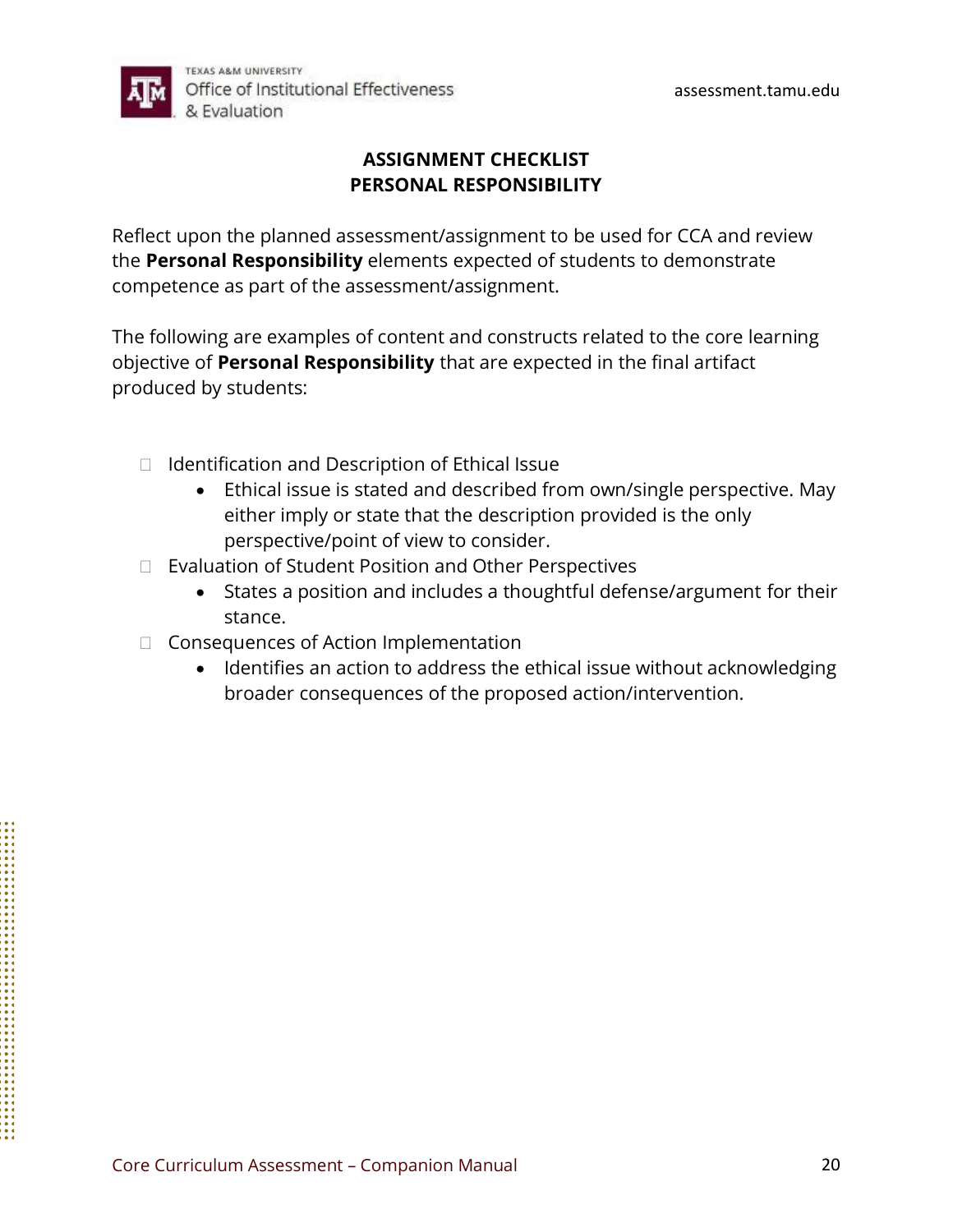![](_page_20_Picture_1.jpeg)

## **ASSIGNMENT CHECKLIST SOCIAL RESPONSIBILILTY**

Reflect upon the planned assessment/assignment to be used for CCA and review the **Social Responsibility** elements expected of students to demonstrate competence as part of the assessment/assignment.

The following are examples of content and constructs related to the core learning objective of **Social Responsibility** that are expected in the final artifact produced by students:

- Awareness of Current Cultural Worldview Frameworks
	- Demonstrates surface-level understanding of the complexity of elements important to members of another culture in relation to its history, values, politics, communication styles, economy, or beliefs and practices.
- Civic Contexts/Structures
	- Identifies intentional ways to participate in civic contexts and structures.
- Social Challenges/Issues
	- Explains the social challenges or issues with minimal discussion of the local and/or broader consequences of individual and/or collective (i.e., regional, national, or global) interventions or responses.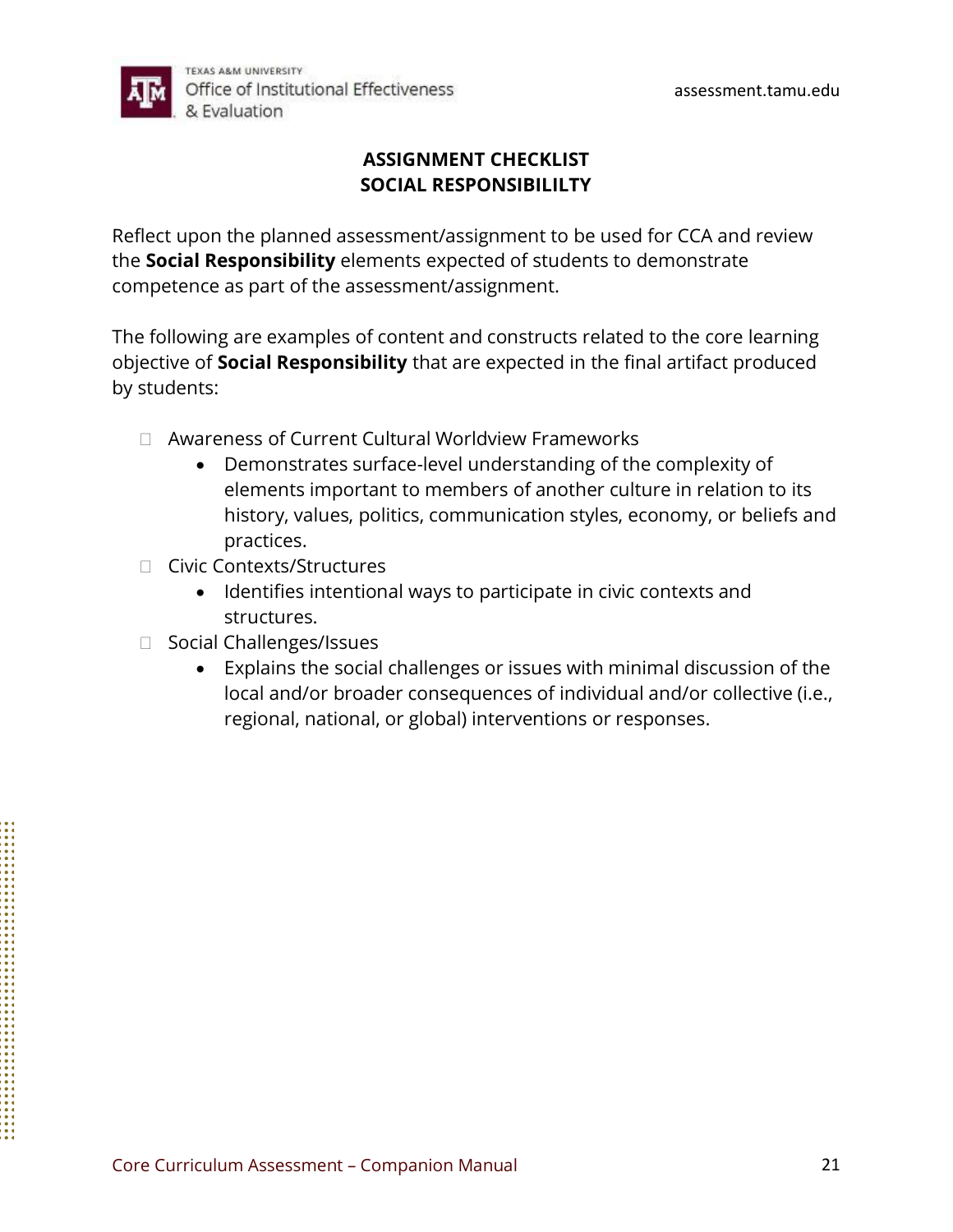![](_page_21_Picture_1.jpeg)

#### **ASSIGNMENT CHECKLIST TEAMWORK**

Reflect upon the planned assessment/assignment to be used for CCA and review the **Teamwork** elements expected of students to demonstrate competence as part of the assessment/assignment.

The following are examples of content and constructs related to the core learning objective of **Teamwork** that are asked of students in their teamwork inventory:

Group

- Elaborates on each other's information and ideas
- Encourages each other to look at work from different perspectives
- Asks questions of each other if something was unclear
- After making a mistake, tries together to analyze the cause
- Addressed conflict, if any, constructively

Individual

- Contributes to team/group discussion effectively
- Helps other team/group members participate
- Works hard to help the team/group be successful
- Treats everyone in the team/group with respect
- Dependable to finish work on time
- Contributed equally to the project
- Listened carefully to others
- Satisfied with the way in which our team/group had conversations about our project/activity
- Happy with the results of our team/group project/activity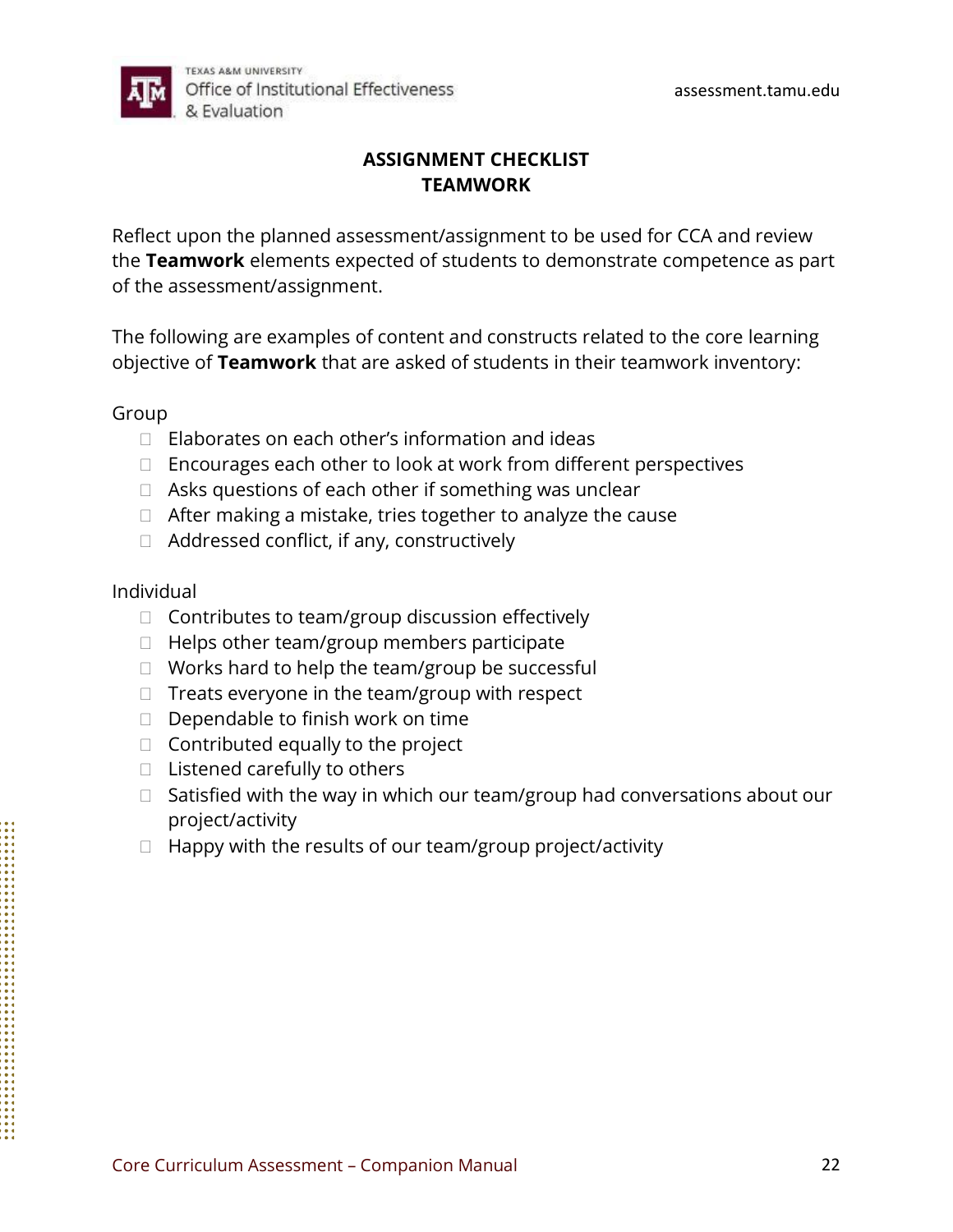![](_page_22_Picture_1.jpeg)

# **PART IV – CENTRALIZED ASSESSMENT PROCESS**

#### **ARTIFACT SUBMISSION**

Instructors and department leaders receive communications from OIEE during their respective centralized assessment semester(s) detailing steps for file-sharing of evidence of student learning. These steps are summarized below.

#### **SHARED FOLDERS**

During each academic year (i.e., assessment cycle), all instructors-of-record for all sections of each core curriculum course in the respective cycle receives an email granting access to a unique and confidential folder for file sharing required for centralized assessment. These folders are owned and managed by OIEE.

Instructors will be directed to submit TWO types of materials in these folders:

- 1. Individual student responses (i.e., artifacts) from all students enrolled in all sections of the course per Core Learning Objective, regardless of section size.
- 2. **FOR EQS, VC, & OC:** Upload the specific EQS rubric used in scoring the student artifacts. The original assignment with the associated scoring key or rubric helps to ensure appropriate rubric association.

Artifacts are generally due the same day grade are due for students not graduating.

#### **FILE TYPES ACCEPTED**

- File types including Microsoft Word, Adobe PDF, PowerPoint, and MP4
- URLs saved as a link within one of the above-mentioned accepted file types.
- "Assignments" downloaded from CANVAS
	- o To download all student submissions for assignments from CANVAS, follow [these steps](https://community.canvaslms.com/t5/Instructor-Guide/How-do-I-download-all-student-submissions-for-an-assignment/ta-p/760) or contact aihelp@tamu.edu for additional assistance.

#### **FILE TYPES NOT ACCEPTED**

- File types with .html or .txt extension
- "Quizzes" or "exams" downloaded from CANVAS
- Multiple student responses in one file upload
- Files with response items only (i.e., spreadsheet of numerical or categorical data with no associated context)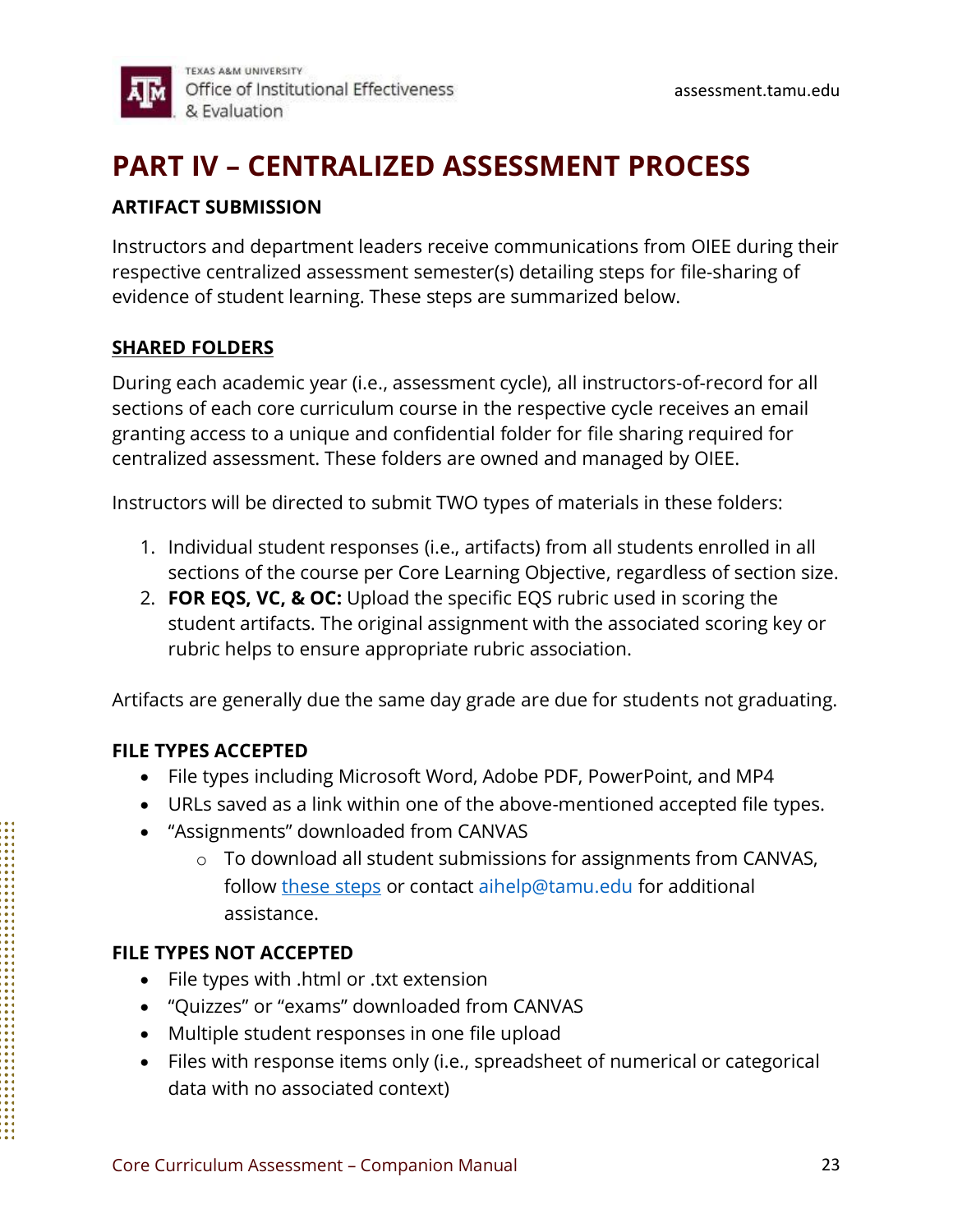![](_page_23_Picture_0.jpeg)

#### **TECHNICAL SUPPORT DOWNLOADING FILES FROM CANVAS**

To download all student submissions for assignments from CANVAS, follow these steps (with screenshots).

- 1. From the course navigation, **click on "Assignments"**
- 2. Locate and access the assignment by clicking on the name to access it.
- 3. From the right-hand menu, **click on "Download Submissions."**
- 4. Once compressed, the **file will automatically download** onto your computer.

For questions related to accessing content in CANVAS, please contact AIHELP@tamu.edu.

## **USING CANVAS TO SUBMIT ARTIFACTS**

Beginning Fall 2022, instructors will be able to tag instructional assignments created in the Canvas LMS to share artifacts with OIEE through the assessment platform, AEFIS. For more information on this file sharing option, visit

[www.assessment.tamu.edu](http://www.assessment.tamu.edu/) for information related to pilot testing Spring 2021.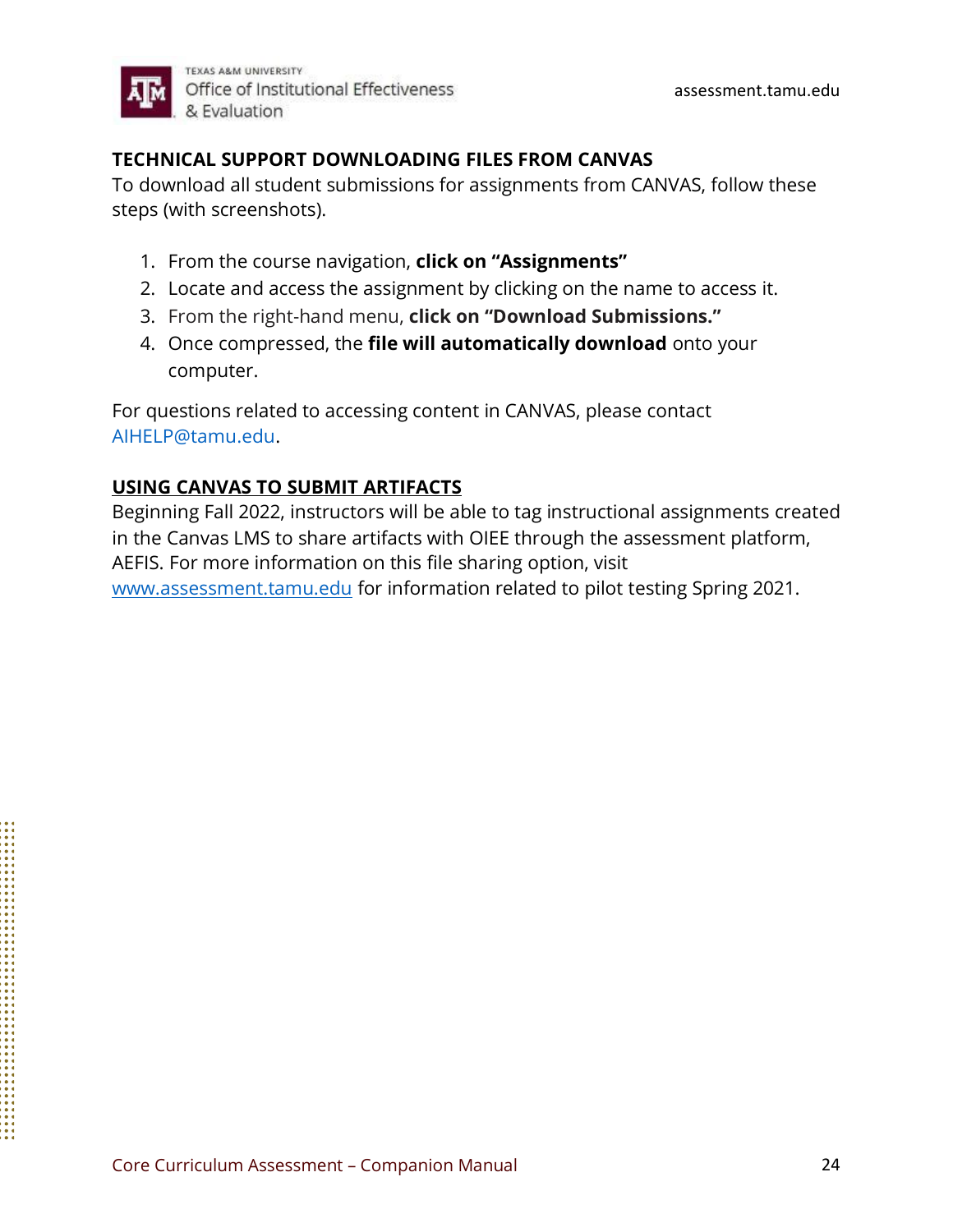![](_page_24_Picture_0.jpeg)

# **Appendix A**

#### **GLOSSARY**

**Analysis** – *Refers to exploring relationships within information and data.*

**Artifact –** *Tangible evidence of student learning produced by the student in response to a prompt from the course instructor.*

**Communication Skills** - *Skills include effective development, interpretation, and expression of ideas through written, oral, and visual communication.*

**CORE Learning Outcomes Rubrics** – *Tools developed by TAMU faculty to assess students' own authentic work, produced across the Texas Core Curriculum and foundational component areas to determine the extent to which students are meeting core learning objectives defined by the state.*

**Critical Thinking Skills** - *Skills include creative thinking, innovation, inquiry, and analysis, evaluation, and synthesis of information.*

**Describe** – *Refers to explaining the issue and calls for the student to provide a clear and comprehensive description of the issue/problem to be critically considered.*

**Empirical and Quantitative Skills** - *Skills include the manipulation and analysis of numerical data or observable facts resulting in informed conclusions.*

**Evaluation Criteria** – *Refers to how you will be grading the student's work, including performance standards and expectations as well as how various elements of an assignment are weighted in the grading process.*

**Formative Assessment** – *Assessment which help to identify areas of strength or weakness; generally low stakes.* 

**Learning Outcomes** – *Statements that describe the knowledge, skills, and/or abilities students should acquire and be able to demonstrate by the end of a particular assignment, class, course, or program of study.*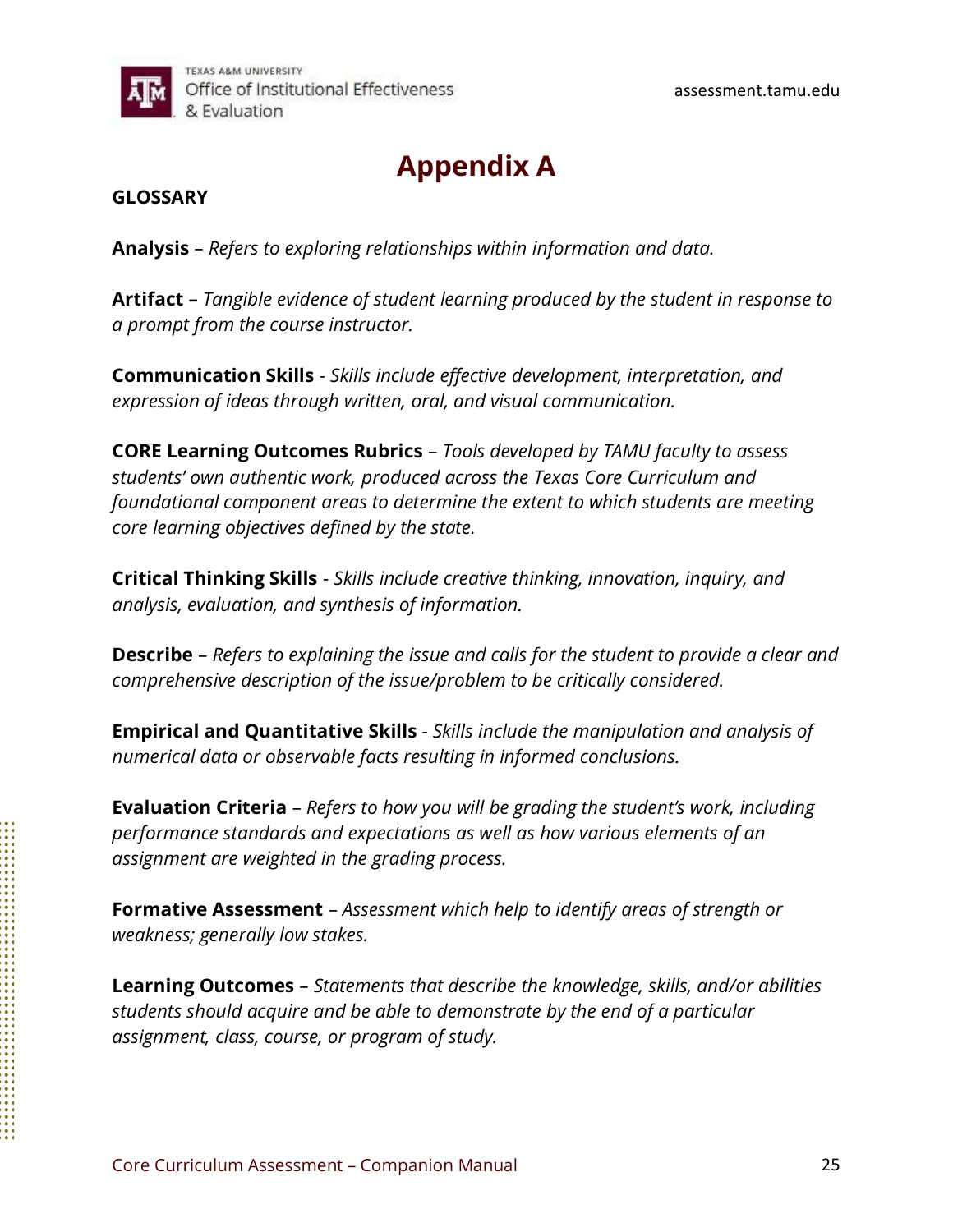![](_page_25_Picture_0.jpeg)

**Personal Responsibility Skills** - *Skills include the ability to connect choices, actions, and consequences to ethical decision-making.*

**Position/Argument** – *Refers to the perspective, thesis, or hypothesis presented by the student.*

**Social Responsibility Skills** - *Skills include intercultural competence, knowledge of civic responsibility, and the ability to engage effectively in regional, national, and global communities.*

**Summative Assessment** – *Generally high stakes assessments used to evaluate student learning.*

**Teamwork Skills** - *Skills include the ability to consider different points of view and to work effectively with others to support a shared purpose or goal.*

**Use Evidence** – *Refers to selecting and using information to investigate a point of view or conclusion or to develop a comprehensive analysis or synthesis.*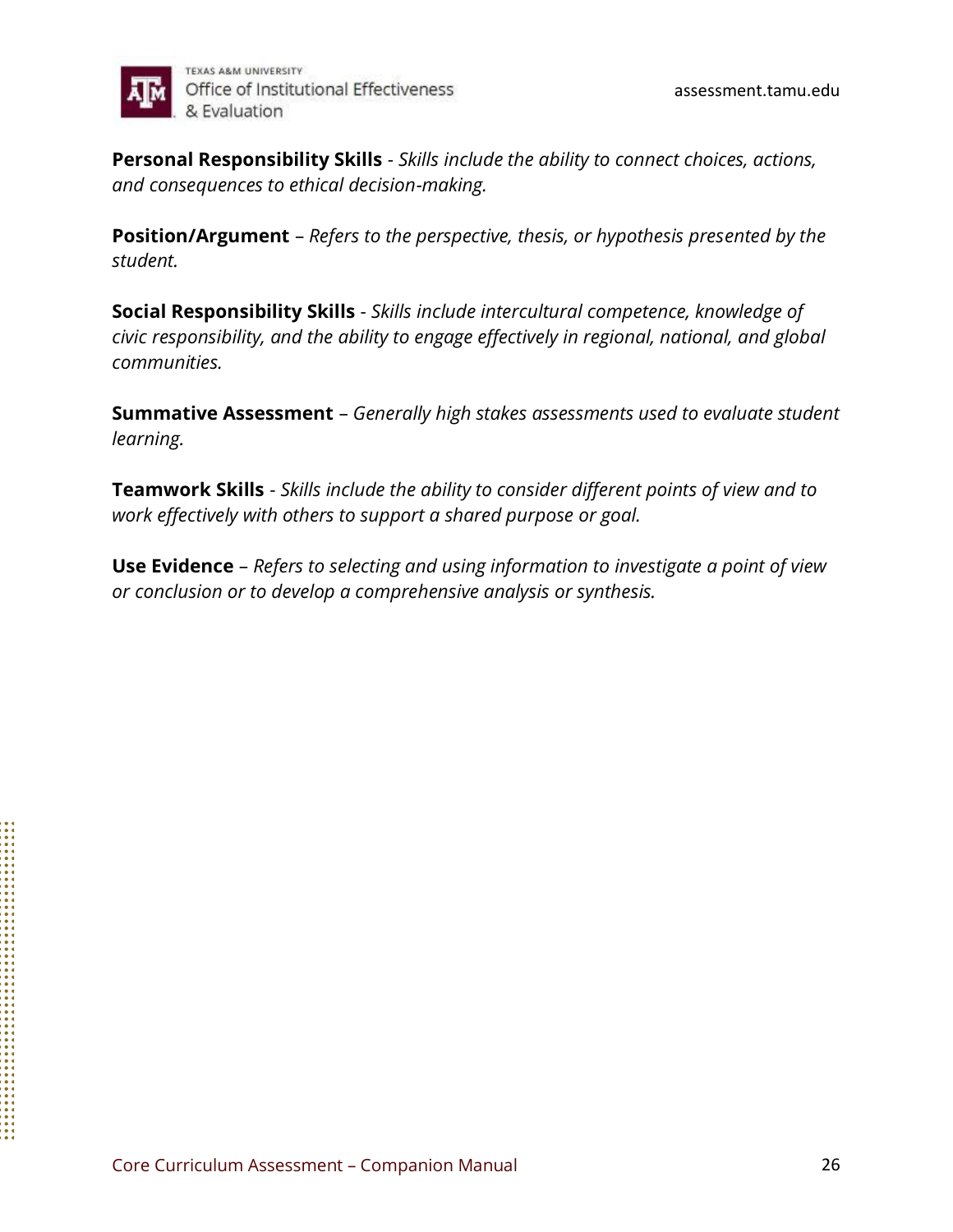# **APPENDIX B**

#### **Addendum Form for Single Campus and Lead Courses: Recertification for Core Courses**

Core Curriculum is in the process of updating the CARS recertification form. The process coincides with the release of an overall update to CARS itself. This form is for single campus courses and lead campus courses. If you are submitting your course's proposal prior to the release of the updated recertification forms and the update to CARS, you will need to complete the new questions in this addendum form and attach it to your CARS proposal. If you are an alternate campus, the needed questions are already covered on your supplemental form and you do not need to complete this form.

| <b>Course Subject and Number:</b> Click or tap here to enter text.  |              |
|---------------------------------------------------------------------|--------------|
| <b>Course Title:</b> Click or tap here to enter text.               |              |
| <b>Campus (select one):</b> $\Box$ College Station $\Box$ Galveston | $\Box$ Qatar |

**Contact Name:** Click or tap here to enter text. **Contact e-mail:** Click or tap here to enter text. **Contact phone:** Click or tap here to enter text.

#### **Artifact Assessment:**

As part of the recertification cycle, in the previous academic year you submitted artifacts of student assessments over select learning objectives from the core objectives in your course.

Which core objectives did you submit and receive feedback on during this rectification cycle?

- $\Box$ Critical Thinking  $\Box$ Communication:
- ☐Personal Responsibility ☐Oral communication
- ☐Quantitative & Empirical Skills ☐Visual communication
- ☐Social Responsibility ☐Written communication

- 
- 
- 

Based on the analysis of the student learning outcome data for your Foundational Component Area (FCA), what changes or improvements are planned for the course? Click or tap here to enter text.

#### **Course Structure and Management**:

Is the course open to all majors?  $□$ Yes $□$ No Does the course have a pre-requisite other than classification?  $□$ Yes  $□$ No

Which best describes the teaching of this course? Choose an item.

If the course, has sections that are taught by different instructions or significantly different delivery formats, how is consistency of meeting core goals established across all sections? Click or tap here to enter text.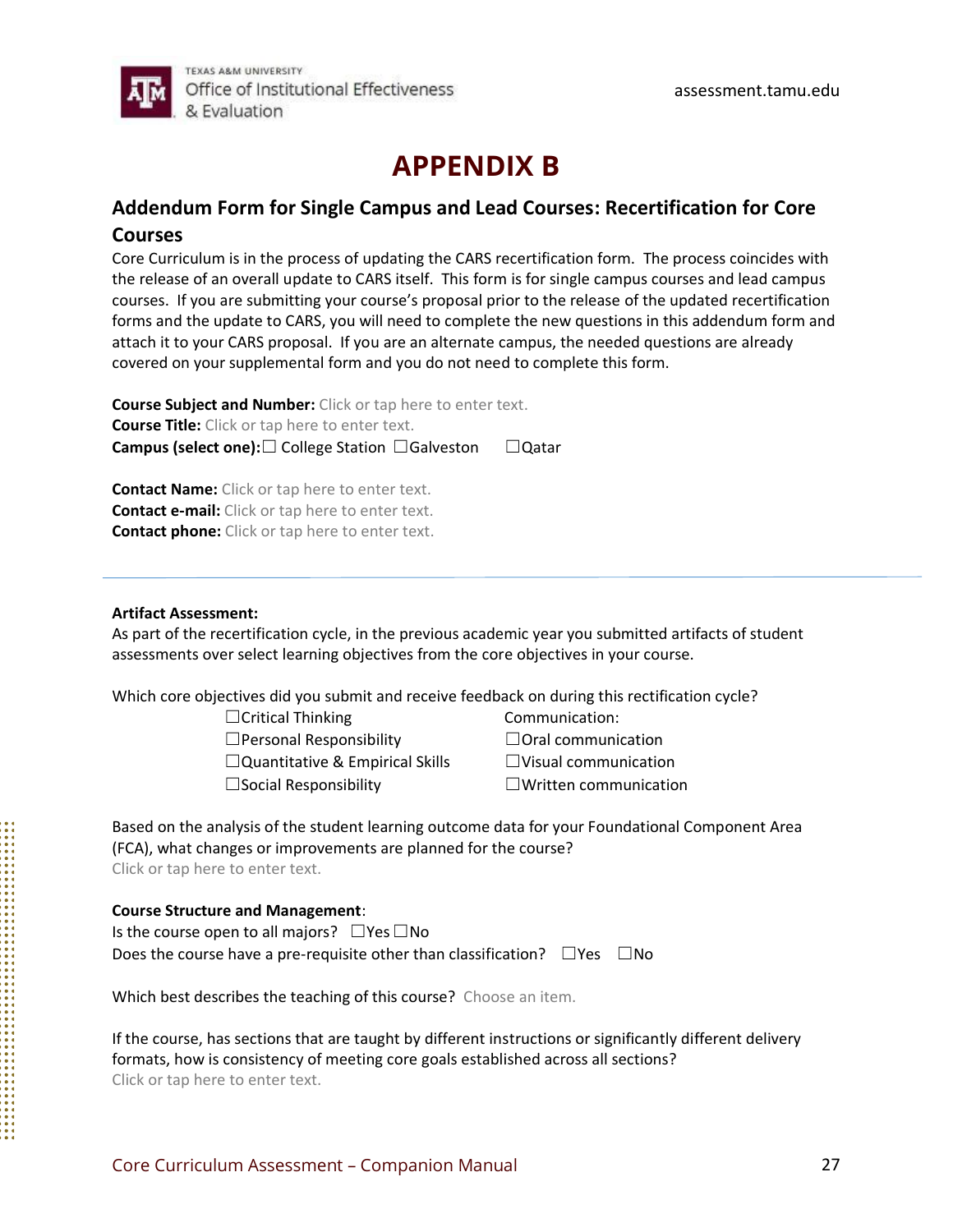![](_page_27_Picture_0.jpeg)

## **APPENDIX C**

#### **Supplemental Form: Recertification for Core Attribute at Alternate Campus**

Core attributes are assigned at the course level and once approved apply equally to all campuses (College Station, Galveston, Qatar). While teaching and addressing the core objectives is expected to be comparable, it is not expected to be identical between campuses. The lead campus for course must complete recertification information in CARS. Alternate campuses will detail their course plans on this supplemental form which will be submitted in CARS along with the lead campus submission. All campuses must have an approved plan to meet the core objectives before the course is recertified.

**Course Subject and Number:** Click or tap here to enter text. **Course Title:** Click or tap here to enter text. **Campus (select one):**☐ College Station ☐Galveston ☐Qatar

**Contact Name:** Click or tap here to enter text. **Contact e-mail:** Click or tap here to enter text. **Contact phone:** Click or tap here to enter text.

#### **Since joining the Core or the previous recertification, has this course been taught annually?** ☐Yes ☐No

**What semester(s) is the course be typically taught?** □Fall □Spring □Summer

#### **Foundation Component Area:** Choose an item.

The Core courses must contain and address all the element of their Foundational Component Area definition. How does has the course met and continues to meet to do this, specifically address the general education of students in the Foundational Component Area (FCA) definition? Click or tap here to enter text.

#### **Core Objectives:**

Describe how the students are informed of the core objectives being addressed in this course: Click or tap here to enter text.

Are the core objectives included on the course syllabus?  $\Box$ Yes  $\Box$ No

For each core objective in the Foundational Component Area, describe how the course fostered and advanced the general education and developed student learning. The proposed course is required to address and contain each of its' assigned objectives.

**Critical Thinking**: Click or tap here to enter text.

**Communication** – includes written, visual, and oral communication.

**Written:** Click or tap here to enter text.